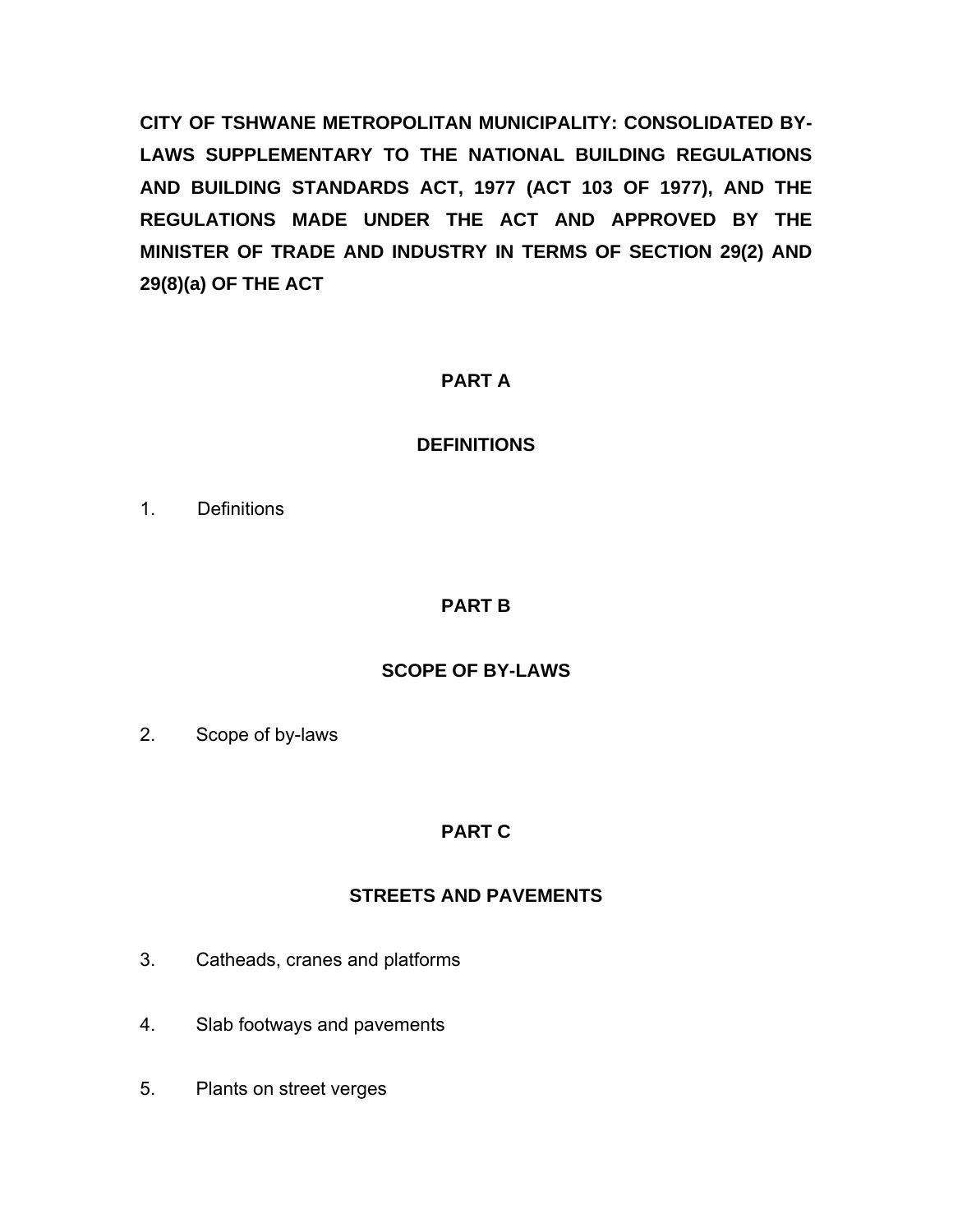6. Street gutter bridges

#### **BUILDINGS**

- 7. Encroachments
- 8. Restriction on the erection of buildings within the one-in-fifty-year floodline
- 9. Relay of stormwater from high-lying erven to lower-lying erven
- 10. Enclosures
- 11. Roofs

# **PART D**

### **SEWERAGE**

#### GENERAL PROVISIONS

- 12. Connection to sewer
- 13. Disconnection of drainage installations and conservancy and septic tanks
- 14. Drainage work that does not meet the requirements
- 15. Maintenance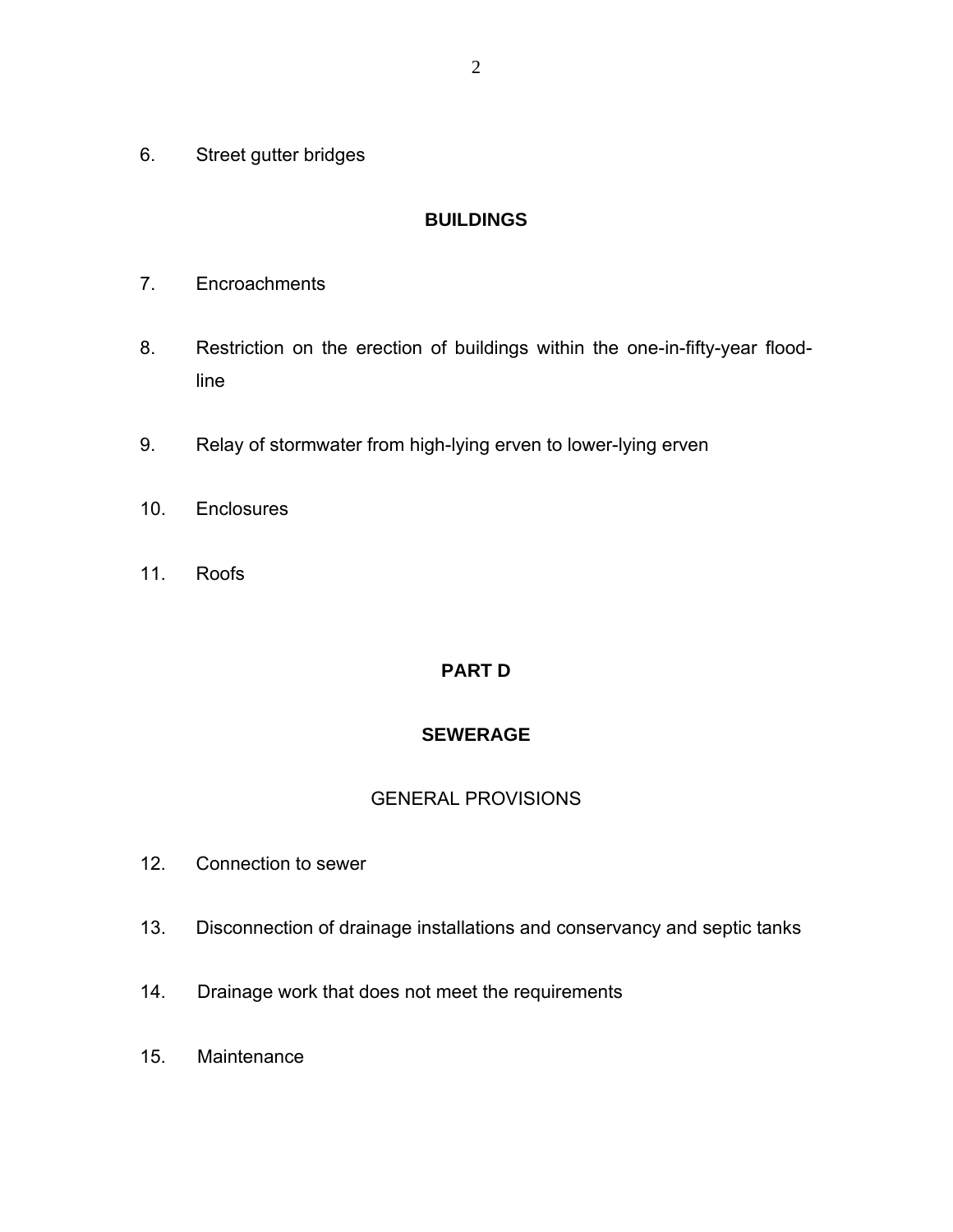- 16. Drain and sewer blockages
- 17. Interference with or damage to sewers and water care works
- 18. Entry onto premises
- 19. Manholes on municipal property
- 20. Mechanical food-waste and other disposal units

# PREVENTION OF WATER POLLUTION

- 21. Sewage and other pollutants not to enter stormwater drains
- 22. Stormwater not to enter sewers
- 23. Discharge from fountains, boreholes, wells, reservoirs and swimming pools
- 24. Permission to discharge industrial effluent
- 25. Control of industrial effluent
- 26. Metering and assessment of the volume and composition of industrial effluent
- 27. Prohibited discharges

# **PART E**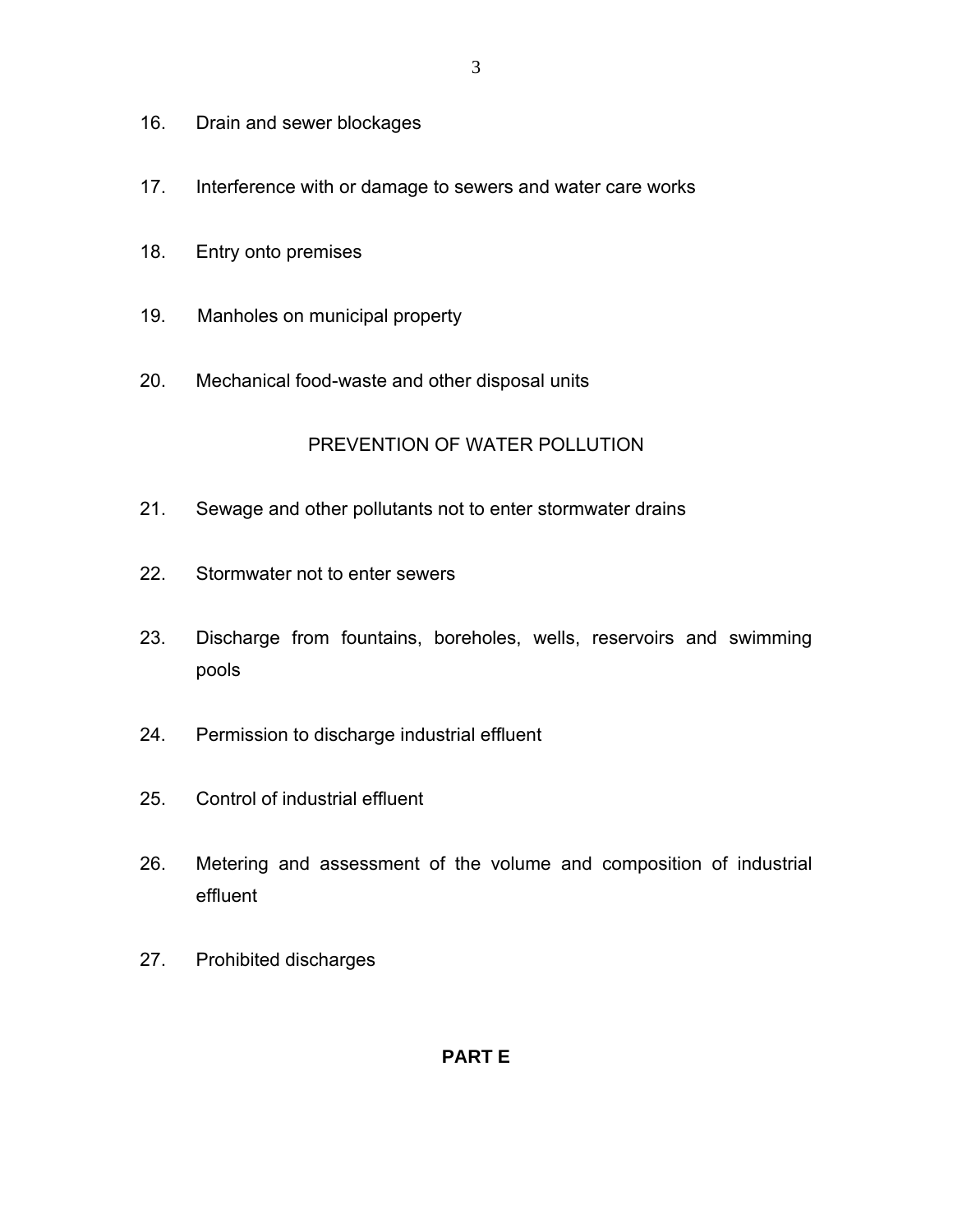#### **WATER**

- 28. Connection from main
- 29. Valves in communication pipes
- 30. Additions to fire extinguishing system
- 31. Extension of fire extinguishing system to other premises
- 32. Inspection and approval of fire extinguishing services
- 33. Connections to be to the satisfaction of the Municipality
- 34. Installation of reflux valves
- 35. Sprinkler systems
- 36. Header tanks and duplicate supply from main

# **PART F**

# **NOTICES**

37. Notices

# **PART G**

# **OFFENCES AND PENALTIES**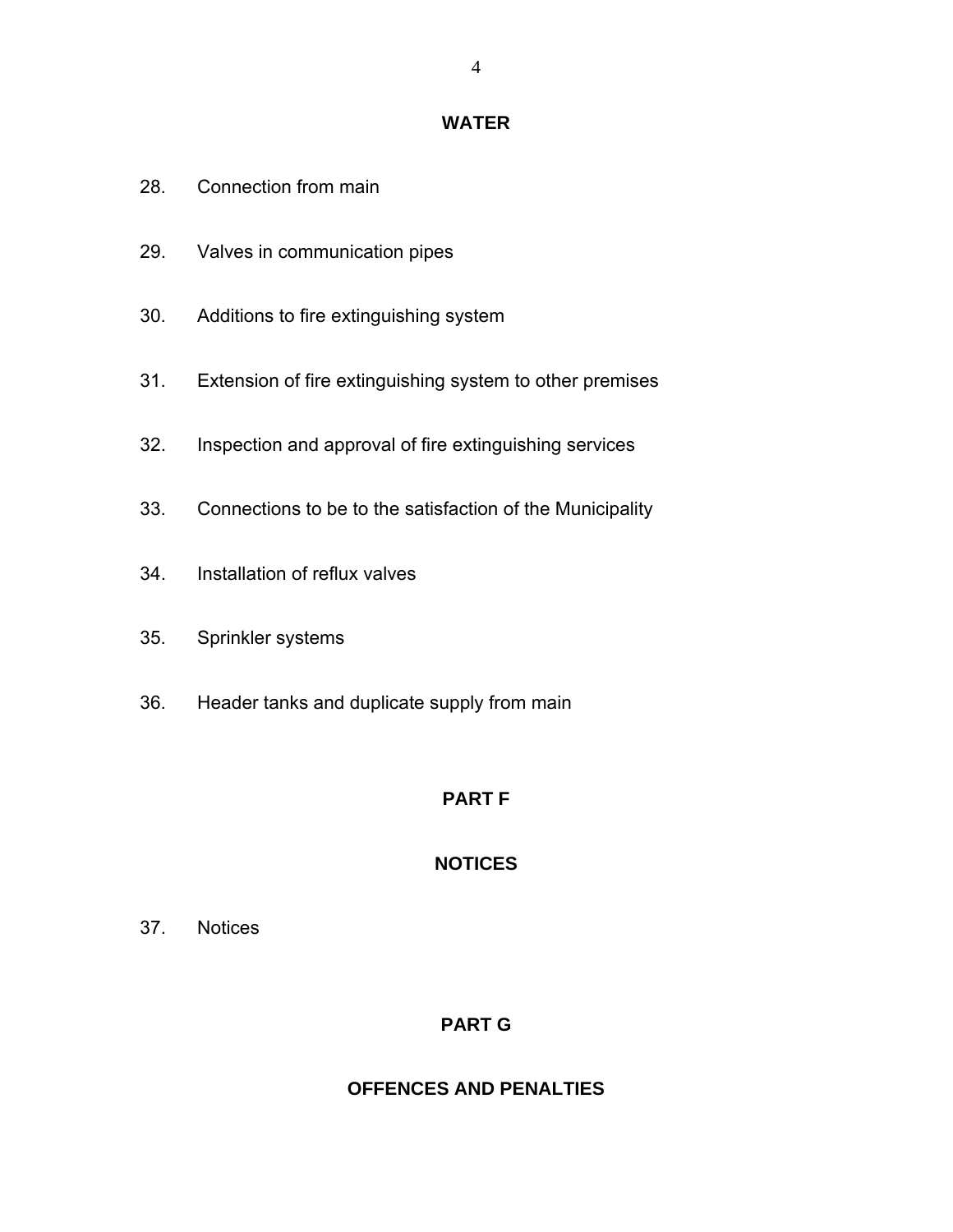38. Offences and penalties

### **SCHEDULE I**

## CONDITIONS WITH WHICH ENCLOSURES MUST COMPLY

## **SCHEDULE II**

## LIMITS OF CONCENTRATION OF CERTAIN SUBSTANCES

## **PART A**

#### **DEFINITIONS**

#### 1. **Definitions**

In these by-laws all words and phrases, except the words and phrases defined in these by-laws, have the same meaning as in the National Building Regulations and Building Standards Act, 1977 (Act 103 of 1977), the National Building Regulations made under the Act and the user's code of practice for the application of the National Building Regulations, namely SANS 10400/SABS 0400:1990, and, unless the context indicates otherwise -

"**adequate**" means adequate in the opinion of the Municipality, regard being had in all cases to all the circumstances of a particular case and to the accepted principles of drainage installation and, in the case of any appliance, fitting or other object, to the purpose such appliance, fitting or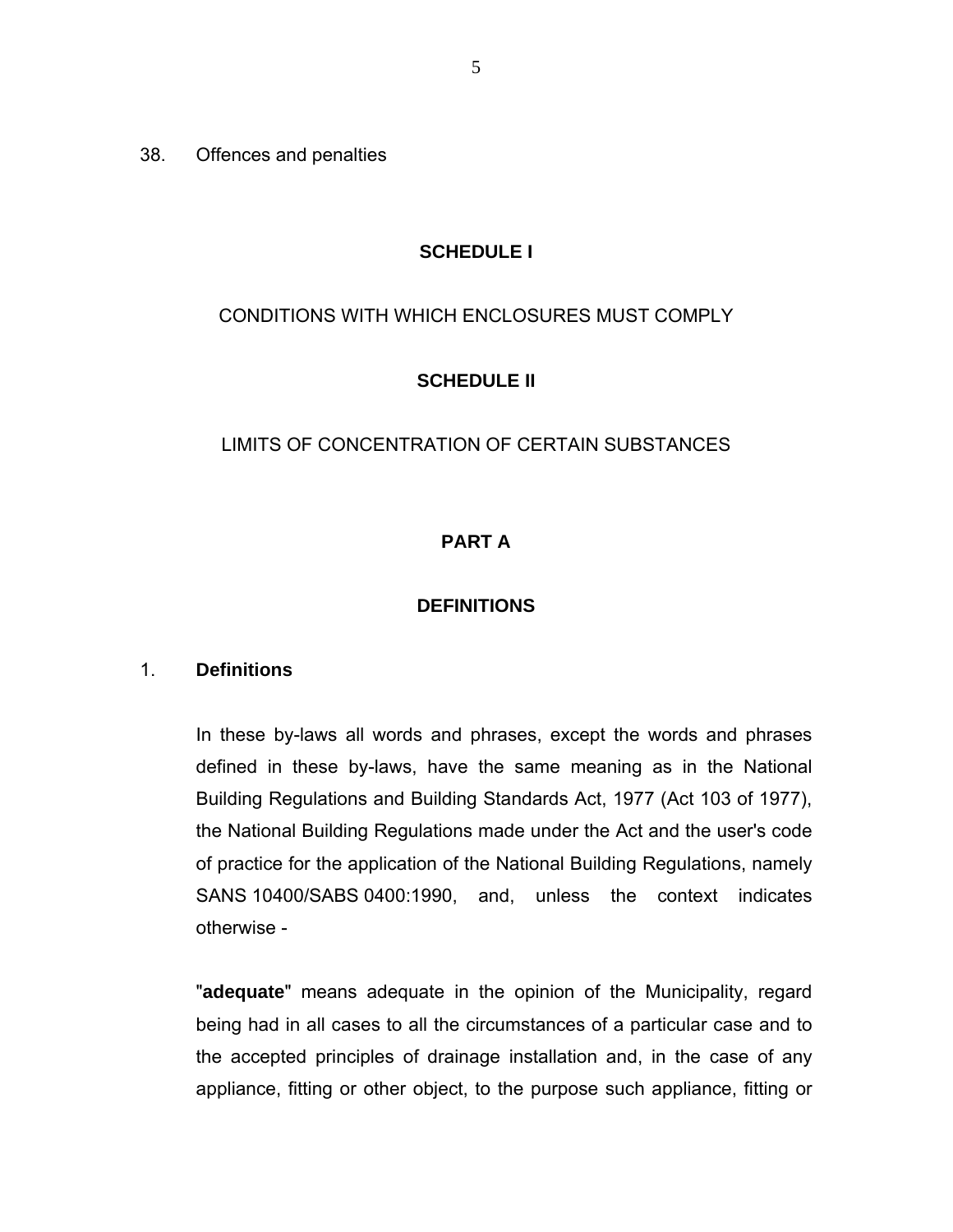object is intended to serve;

"**antisiphonage pipe**" means a pipe or portion of a pipe provided to protect, by ventilation, a water seal or trap against unsealing through siphonage or back pressure;

"**approved**" means approved by the Municipality, regard being had in all cases to all the circumstances of a particular case and to the accepted principles of drainage installation and, in the case of any appliance, fitting or other object, to the purpose such appliance, fitting or object is intended to serve;

"**cleaning eye**" means an access opening to the interior of a discharge pipe or trap which is provided for the purpose of internal draining and which remains permanently accessible after completion of a drainage installation;

"**communication pipe**" means a pipe leading from a main to the premises of a consumer as far as that street boundary of the premises which is situated nearest to the main or, where a meter is installed inside the premises, as far as the inlet of the meter;

"**connecting sewer**" means that part of a sewerage system which is vested in the Municipality and by means of which a drain is connected to the Municipality's sewer;

"**connection**" means the point at which a drain is connected to a connecting sewer;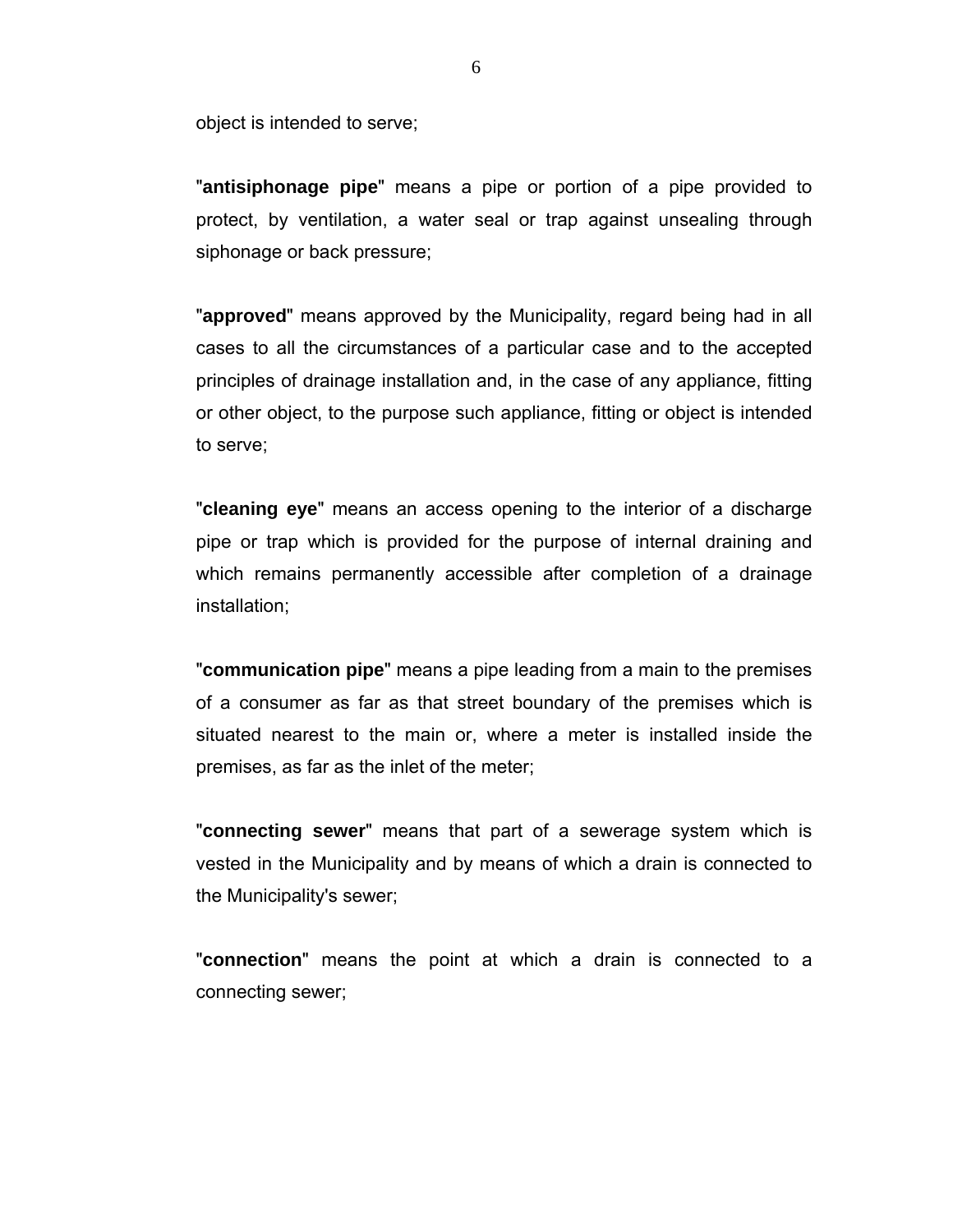"**conservancy tank**" means a tank which is used for the retention or temporary retention of the discharge from a drainage installation and which is emptied at intervals;

#### "**consumer**" means -

- (a) the owner or occupier of any premises to which the Municipality has contracted to supply water;
- (b) a person who has entered into a contract with the Municipality for the supply of water; or
- (c) a person who lawfully obtains water from the Municipality;

"**drain**" means that portion of a drainage installation on any premises, other than a soil-water pipe, waste-water pipe, ventilation pipe or antisiphonage pipe, which is vested in the owner of the premises and which has been laid in the ground and is used or intended to be used for conveying sewage to a connecting sewer, a common drain, a conservancy tank or a septic tank situated on the premises;

"**drainage installation**" means an installation vested in the owner of premises and includes a drain, soil-water pipe, stack, waste-water pipe, ventilation pipe, antisiphonage pipe, soil-water fitting, waste-water fitting, mechanical appliance or any other appliance or fitting or combination thereof for collecting and conveying sewage;

"**drainage work**" means the construction or reconstruction of a drainage installation or the alteration of or addition to a drainage installation, or any work done in connection with a drainage installation, but does not include any work undertaken solely for repair or maintenance purposes;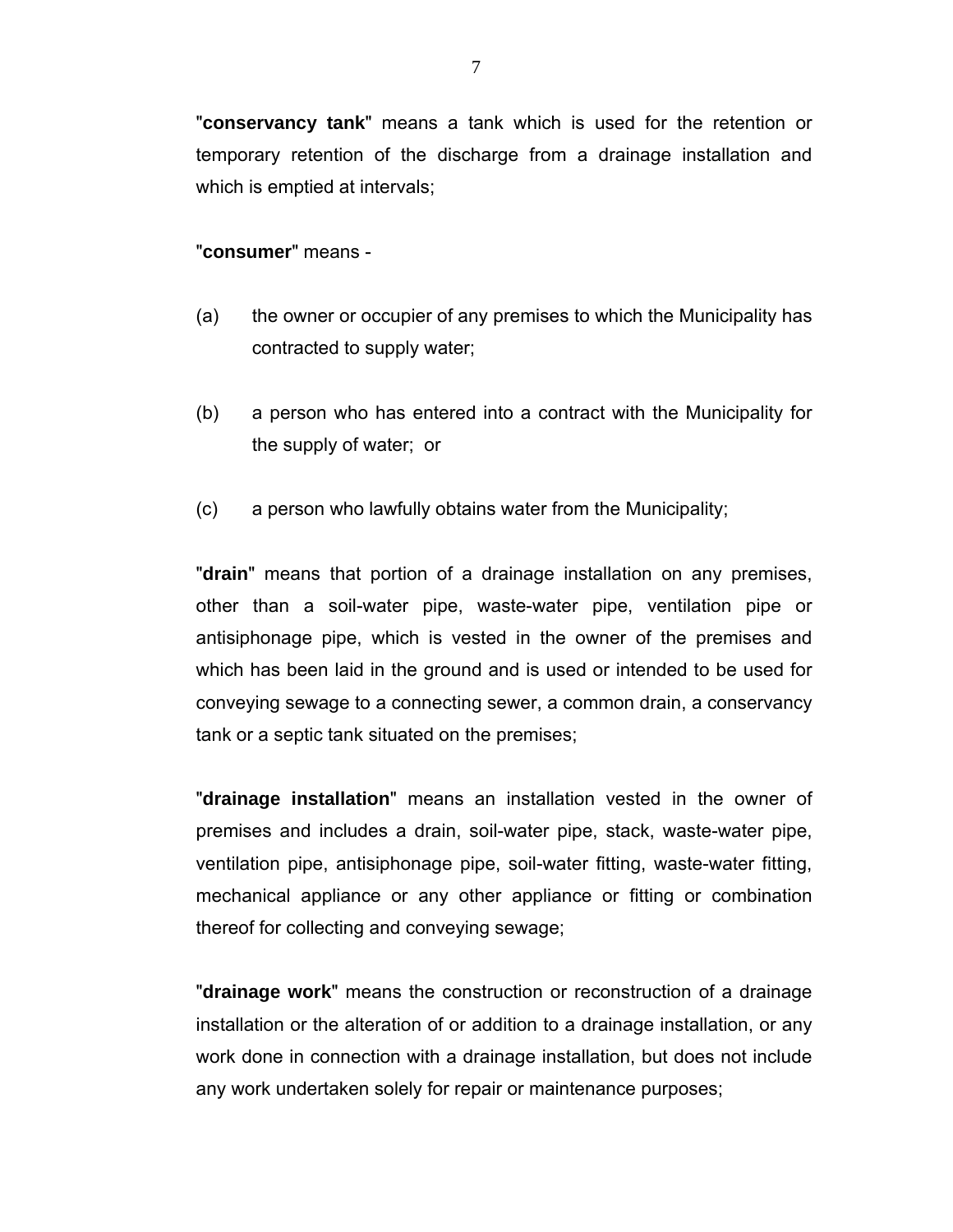"**industrial effluent**" means any liquid, whether or not containing matter in solution or suspension, which is emitted in the course of or as a result of any trade or industrial operation, including a mining operation, and includes any liquid besides soil water or waste water or stormwater;

"**main**" means a pipe, aqueduct or other work which is under the exclusive control of the Municipality and which is used by the Municipality for the purpose of conveying water to consumers, but does not include a communication pipe;

"**Municipality**" means the City of Tshwane Metropolitan Municipality established by General Notice 6770 in *Provincial Gazette Extraordinary* 141 of 1 October 2000 in terms of the provisions of the Local Government: Municipal Structures Act, 1998 (Act 117 of 1998), the Municipality's Mayoral Committee acting under the powers delegated to it in terms of the provisions of section 58 of the Local Government (Administration and Elections) Ordinance, 1960 (Ordinance 40 of 1960), or any officer to whom the Mayoral Committee has delegated, in terms of the provisions of section 58(3) of that Ordinance, any function, duty or power vested in the Municipality in respect of these by-laws;

#### "**owner**" means -

- (a) the person who receives the rent or profits of land or property from a tenant or occupier of the land or property, or who would receive the rent or profits if the land or property were leased, whether for his or her own account or as an agent for a person entitled to the rent or profit;
- (b) where the person in whom the legal title to premises is vested is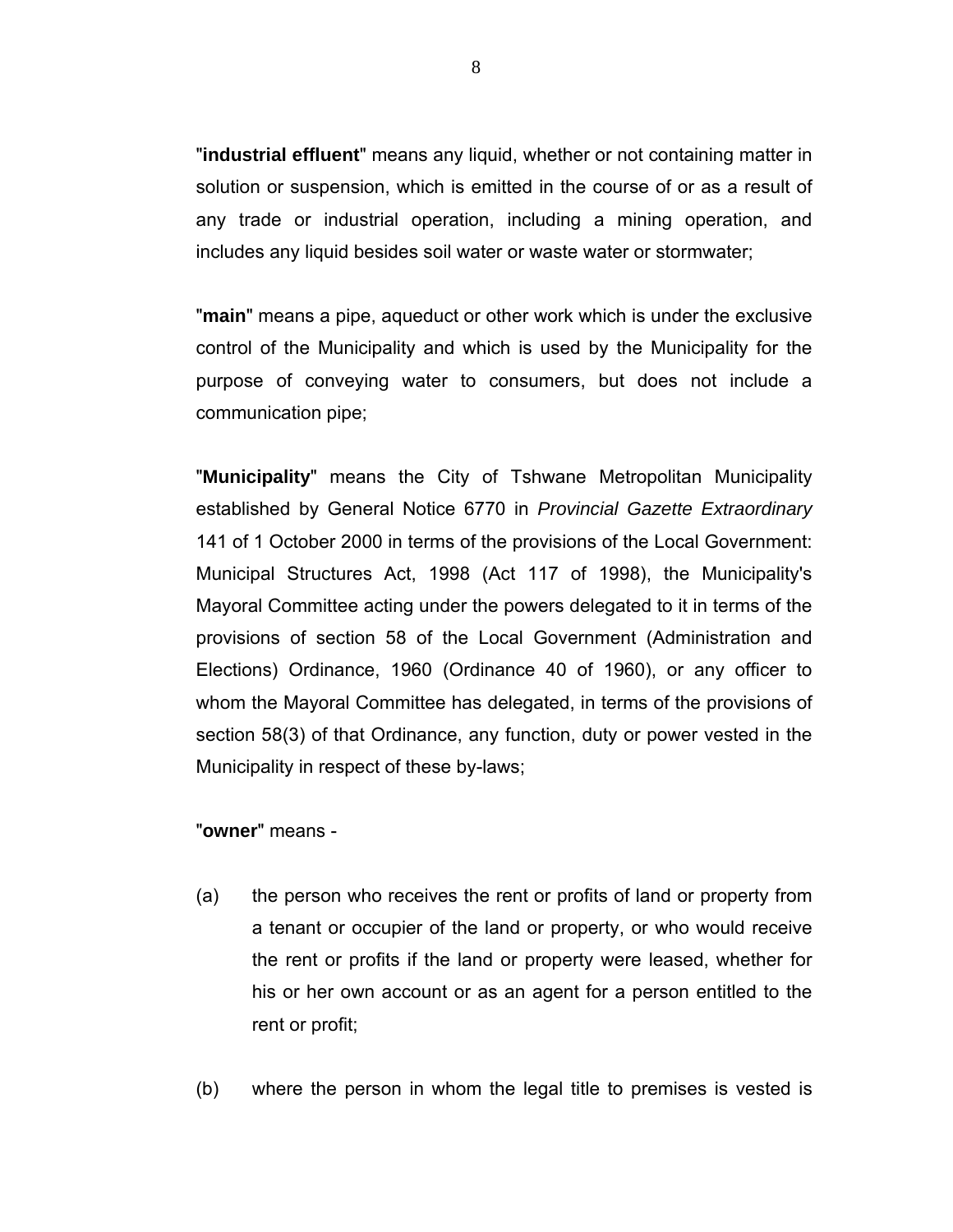insolvent or dead, or is under any form of legal disability whatsoever, the person in whom the administration and control of the premises is vested as curator, trustee, executor, administrator, judicial manager, liquidator or other legal representative; and

- (c) in relation to
	- (i) a piece of land delineated on a sectional plan registered in terms of the Sectional Titles Act, 1986 (Act 95 of 1986), the developer or the body corporate in respect of the common property; or
	- (ii) a section as defined in the Sectional Titles Act, 1986, the person in whose name the section is registered under a sectional title deed, and includes the lawfully appointed agent of such person;

#### "**piece of land**" means -

- (a) a piece of land registered in a deeds registry as an erf, stand, lot, plot or other area or as a portion or a subdivision portion of such erf, stand, lot, plot or other area; or
- (b) a defined portion, not intended as a public place, of a piece of land which is held under surface right permit or under mining title or which, being proclaimed land not held under mining title, is used for residential purposes or for purposes not incidental to mining operations;

"**premises**" means a piece of land, the external surface boundaries of which are delineated on -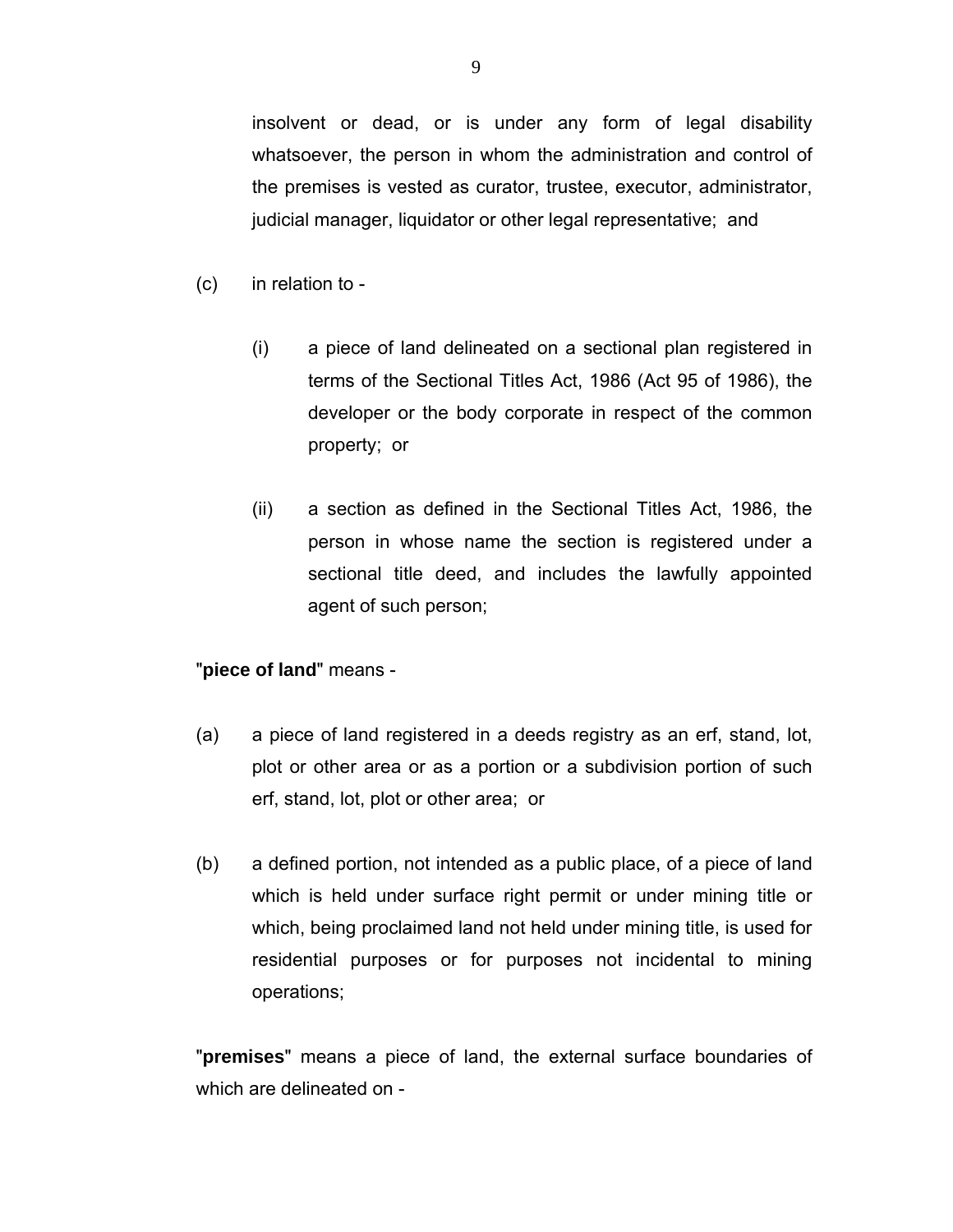- (a) a general plan or diagram registered in terms of the Land Survey Act, 1997 (Act 8 of 1997), or in terms of the Deeds Registries Act, 1937 (Act 47 of 1937); or
- (b) a sectional plan registered in terms of the Sectional Titles Act, 1986;

"**purified sewage effluent**" means water discharged from a water care works after purification of the water, either into a watercourse or for purposes of re-use;

"**sanitary fitting**" or "**sanitary appliance**" means a soil-water fitting or waste-water fitting;

"**septic tank**" means a tank designed to receive sewage and to effect the adequate decomposition of organic matter in the sewage by bacterial action;

"**sewage**" means soil water, waste water or industrial effluent, whether separately or together;

"**sewer**" means a pipe with fittings which is vested in the Municipality and is used or designed or intended to be used for or in connection with the conveyance of sewage;

"**soil water**" means a liquid containing human or animal excreta;

"**soil-water fitting**" means a fitting that is used to receive and discharge soil water;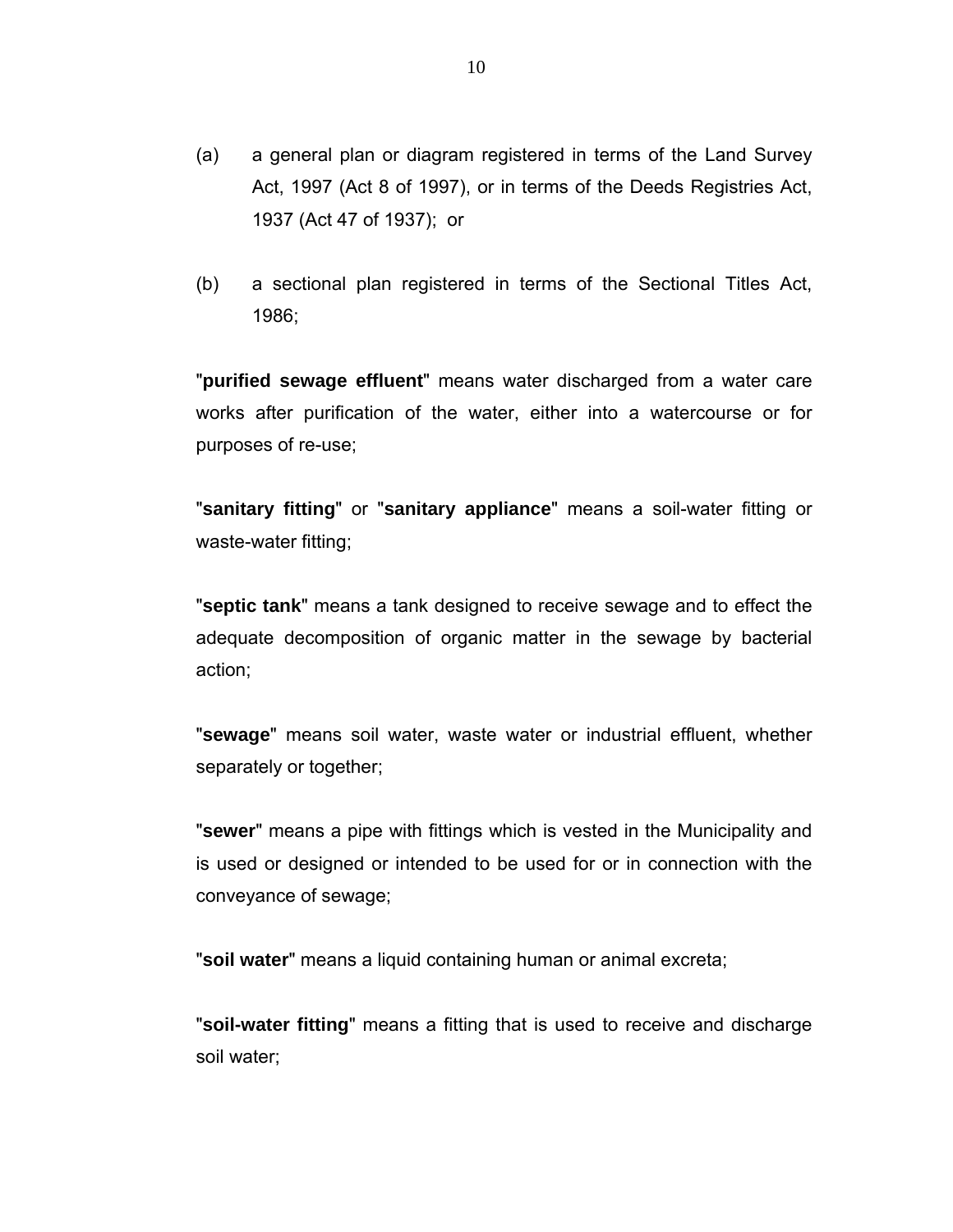"**soil-water pipe**" means a pipe, other than a drain, that is used to convey soil water with or without waste water;

"**stack**" means the main vertical component of a drainage installation or any part thereof other than a ventilation pipe;

"**stormwater**" means a liquid resulting from natural precipitation or accumulation, and includes rainwater, spring water and groundwater;

"**tariff**" means the tariff of charges for the Municipality's sewerage services, as determined by the Council of the Municipality from time to time, acting under the powers delegated to the Council in terms of section 80B of the Local Government Ordinance (Ordinance 17 of 1939);

"**trap**" means a pipe fitting or a portion of a sanitary appliance that is designed to retain a water seal in position;

"**ventilation pipe**" means a pipe or portion of a pipe which leads to the open air at its highest point and which does not convey any liquid, but which is used to ventilate a drainage installation in order to prevent the destruction of water seals;

"**waste water**" means used water that has not been polluted by soil water or industrial effluent, but does not include stormwater;

"**waste-water fitting**" means a fitting that is used to receive and discharge waste water;

"**waste-water pipe**" means a pipe, other than a drain, that is used to convey waste water only;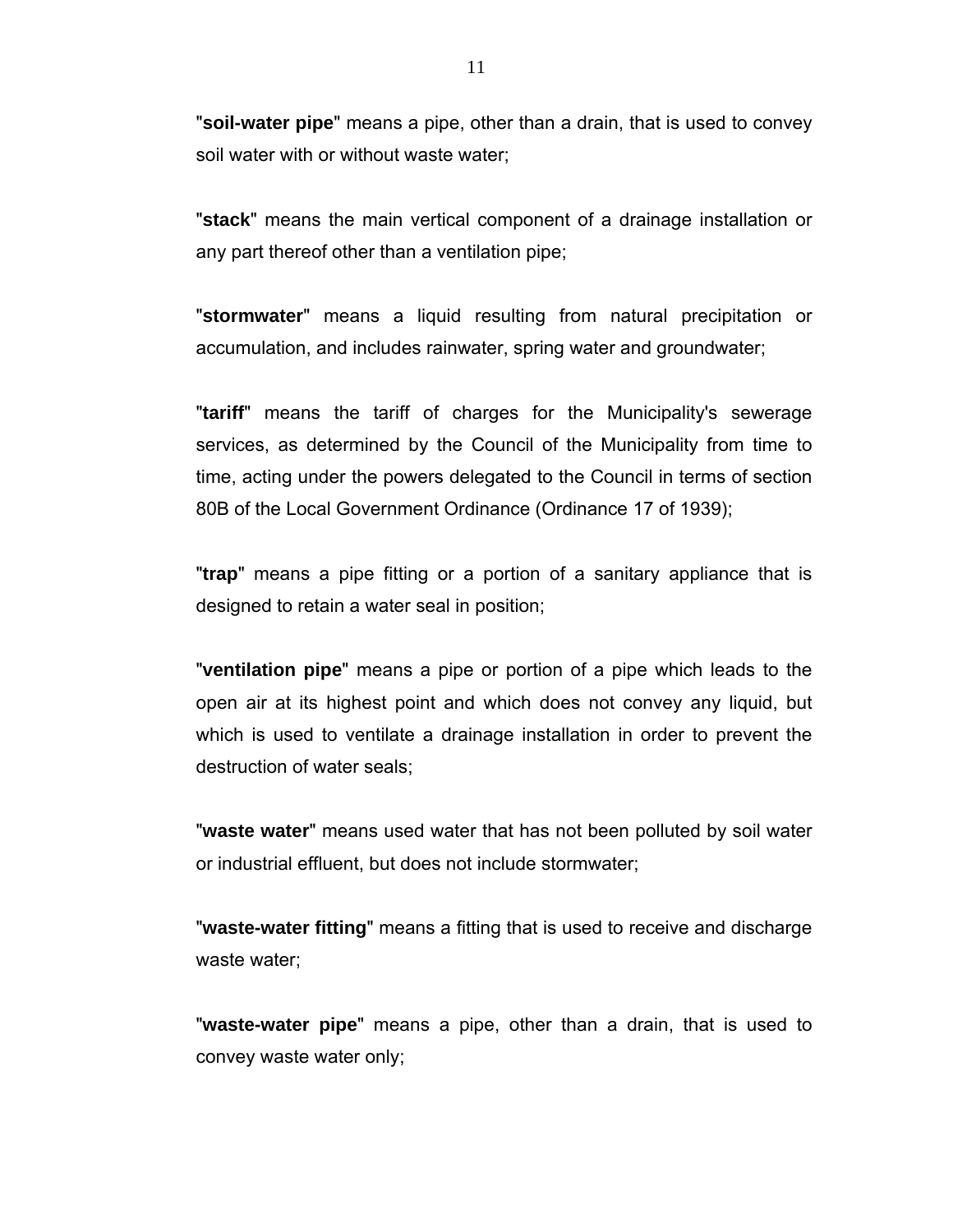"**water care works**" means a water works for the purification, treatment or disposal of effluent; and

"**water seal**" means the water in a trap which serves as a barrier against the flow of foul air or gas.

## **PART B**

## **SCOPE OF BY-LAWS**

#### 2. **Scope of by-laws**

- (1) These by-laws are supplementary to the National Building Regulations and are applicable to every building, sewerage installation and water installation and, in relation to any sewerage installation or water installation in particular, to the operation and maintenance of such installation in any new building or existing building, with or without any alteration of or addition to the existing installation, whether or not such alteration or addition is required by the Municipality in terms of the National Building Regulations or these by-laws.
- (2) Any building, sewerage installation or water installation may at any time after its completion and commissioning be subject to such inspection, approval, tests and control as the Municipality may deem fit or require.

# **PART C**

#### **STREETS AND PAVEMENTS**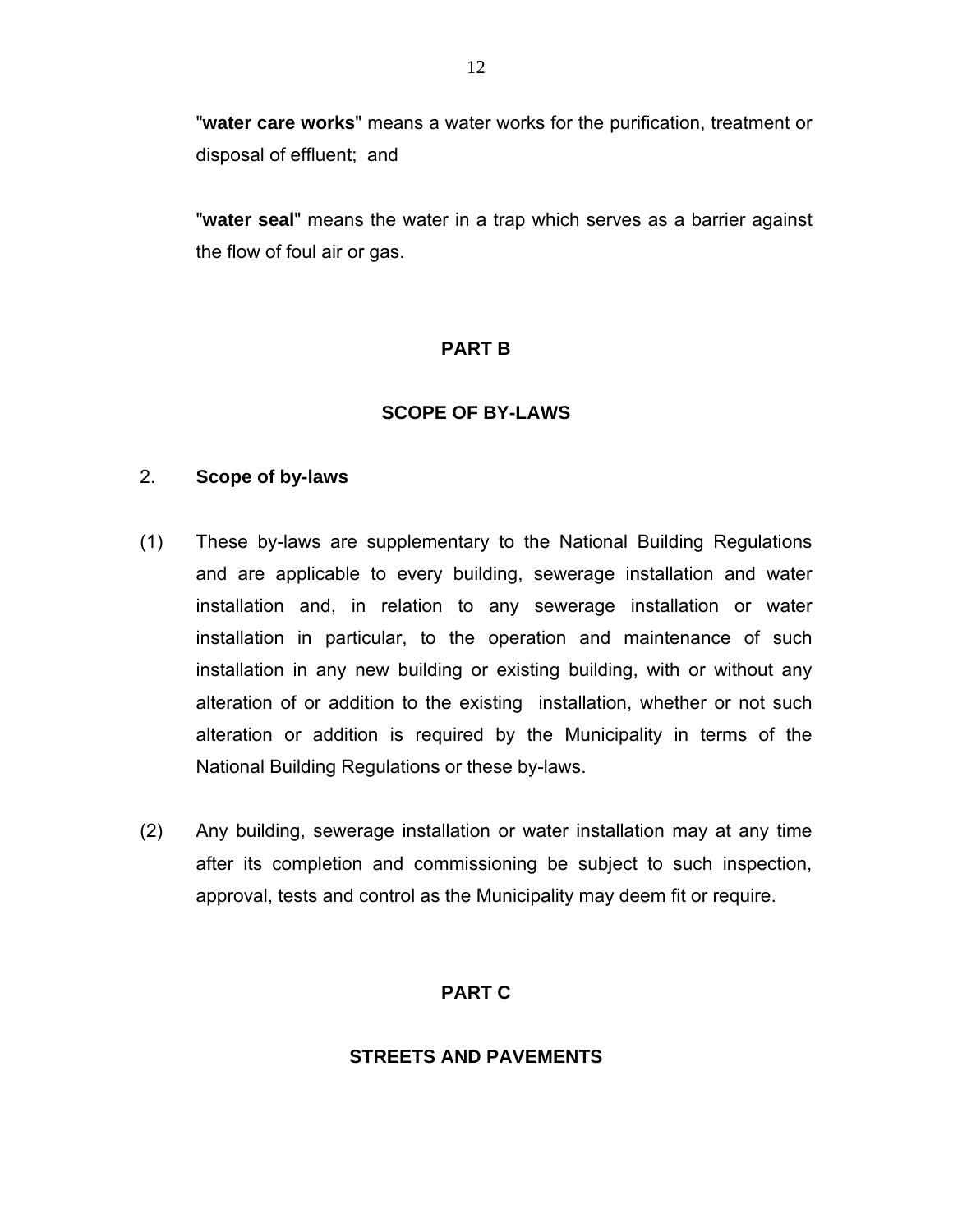#### 3. **Catheads, cranes and platforms**

A cathead, lifting crane, platform or other similar device may not overhang any street or sidewalk without the special consent of the Municipality.

#### 4. **Slab footways and pavements**

- (1) The owner or occupier of a piece of land adjoining a street may lay or construct a slab footway or pavement on that portion of the verge of the street which is intended for excusive use as a street sidewalk.
- (2) The paving or slabs for a slab footway or pavement referred to in subsection (1) must be laid to the grade, line and crossfall determined by the Municipality and must meet the following further requirements:
	- (a) For ordinary paving or slabs the minimum crossfall is 1:100 and the maximum crossfall is 1:25.
	- (b) Non-skid paving or non-skid slabs of a type to be approved by the Municipality must be used when the crossfall is between 1:25 and 1:15, provided that the crossfall does not exceed 1:15.
	- (c) Longitudinal grades may not be steeper than 1:25 for ordinary paving or ordinary slabs, and non-skid paving or non-skid slabs must be used for longitudinal grades of between 1:25 and 1:15, provided that the longitudinal grade does not exceed 1:15.
- (3) If, in respect of a slab footway or pavement referred to in subsection (1), a vehicular opening is formed in a kerb or an intersecting footway or pavement, the opening must be paved or slabbed.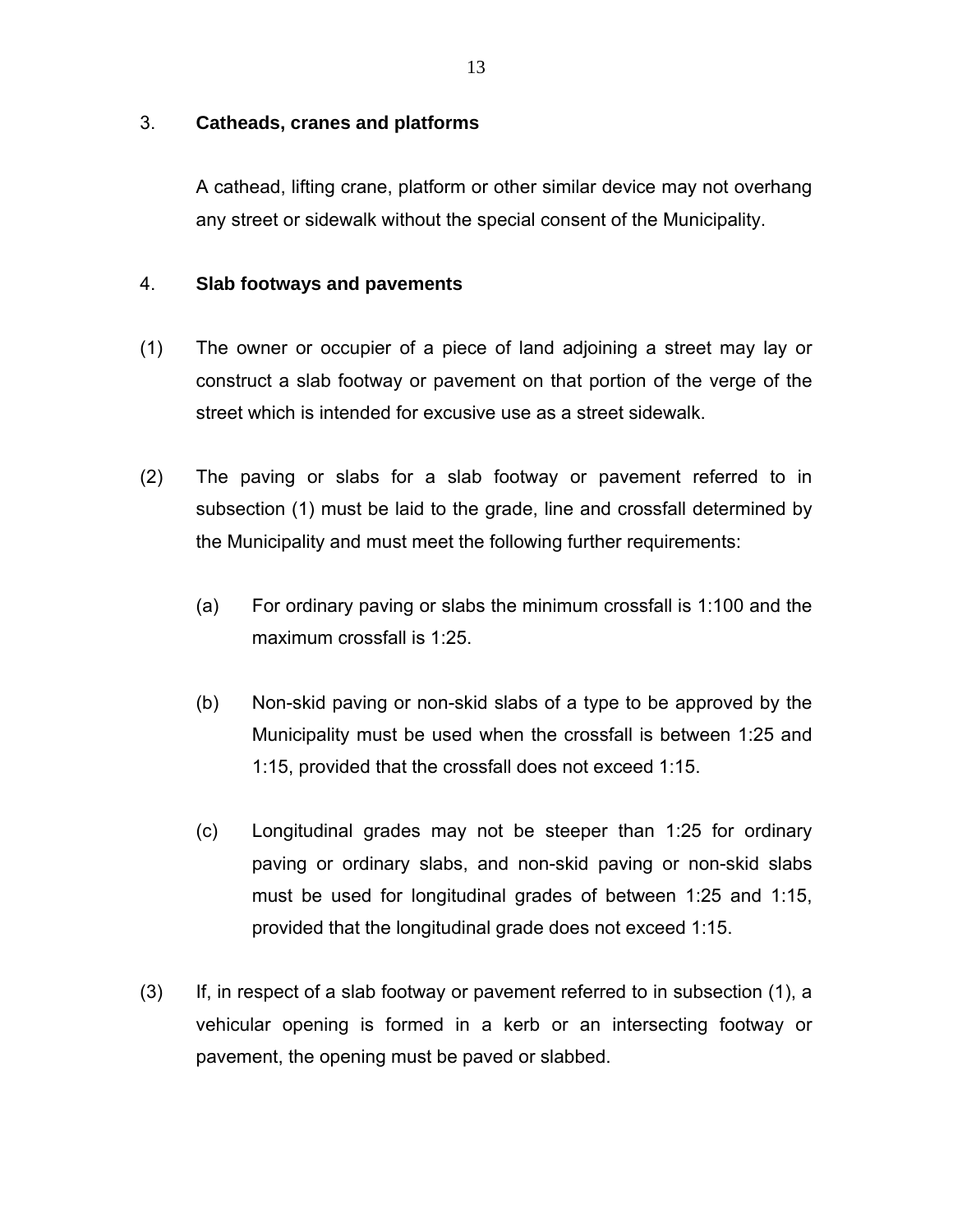(4) The Municipality may impose such conditions as it deems necessary in respect of a slab footway or pavement referred to in subsection (1), with due regard to public safety, the preservation of municipal property and all other relevant circumstances.

## 5. **Plants on street verges**

- (1) The owner or occupier of a piece of land adjoining a street may grade and plant with grass the area lying between such piece of land and that part of the street that is intended, laid out or made up for the use of vehicular traffic.
- (2) The owner or occupier of a piece of land adjoining a street may plant with flowers or small shrubs a strip of land not exceeding 1 m in width immediately adjoining the piece of land.
- (3) The Municipality may, due regard being had to public safety, the preservation of municipal property and all other relevant circumstances, impose such conditions as it deems necessary in respect of the planting of grass, flowers and small shrubs as contemplated in subsections (1) and (2).

# 6. **Street gutter bridges**

No person may without the express permission of the Municipality bridge over or enclose any gutter or stormwater drain that is under the control of the Municipality.

# **BUILDINGS**

# 7. **Encroachments**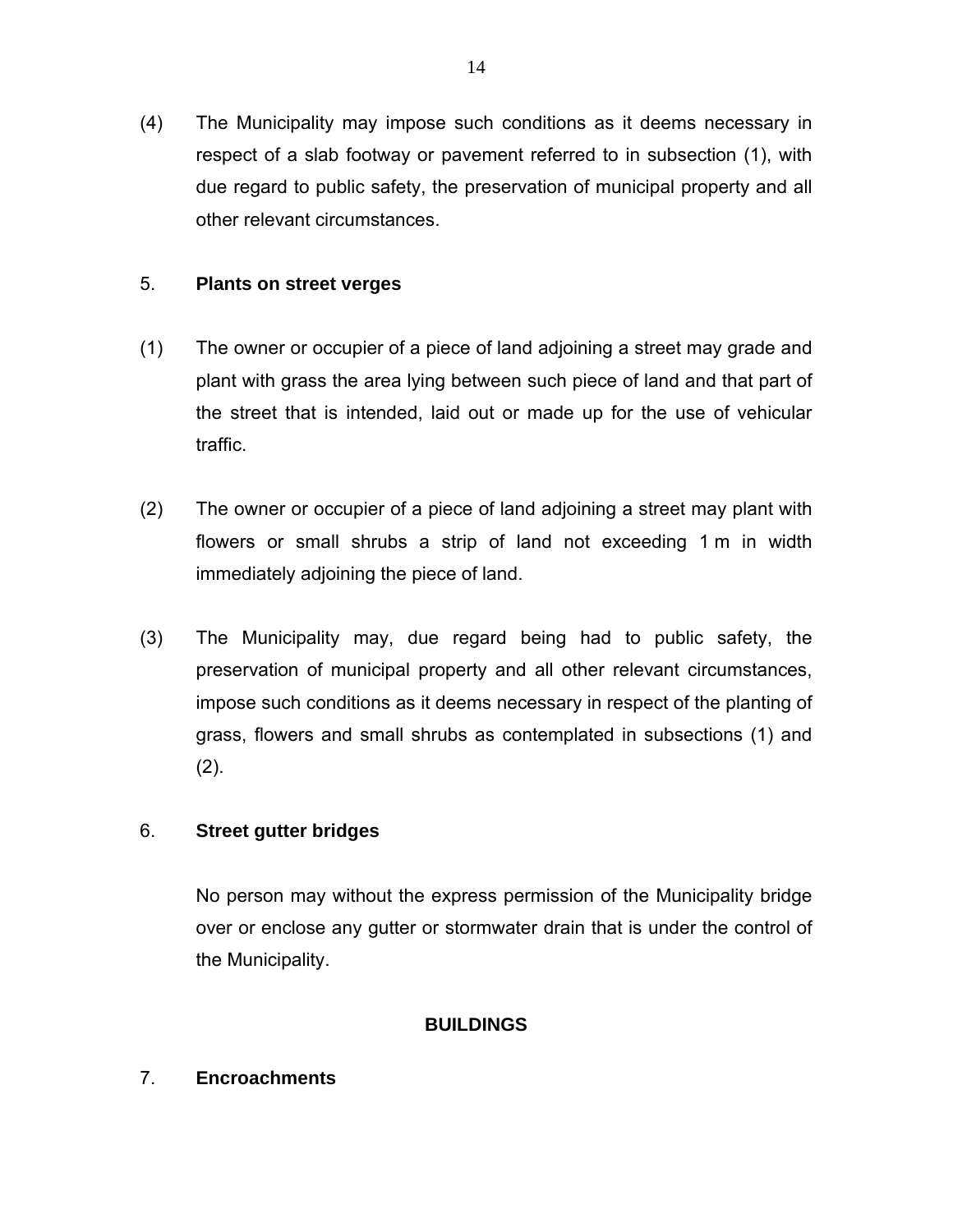With the consent of the Municipality -

- (a) a cantilevered overhanging roof may be erected over a street boundary or building line, at a height of at least 2,75 m above the finished ground level, measured from the finished ground level to the lowest point of the overhanging roof;
- (b) foundations that are at least 0,75 m under the ground level may exceed a street boundary or building line by a maximum of 0,5 m;
- (c) a sunshade or overhead lamp may exceed a street boundary or building line, provided that there is a head clearance of at least 2,1 m, measured from the finished ground level to the lowest point of such sunshade or overhead lamp; and
- (d) a projection from any eaves may exceed a street boundary or building line.

# 8. **Restriction on the erection of buildings within the one-in-fifty-year flood-line**

- (1) No building may without the express permission of the Municipality be erected so that the building is, at its nearest point to a natural watercourse, nearer to the centre of the natural watercourse than to a line indicating the maximum level likely to be reached every fifty years on average by flood water in the watercourse.
- (2) For the purpose of subsection (1) the Municipality is the sole judge as to the position of the line and of the centre of the natural watercourse.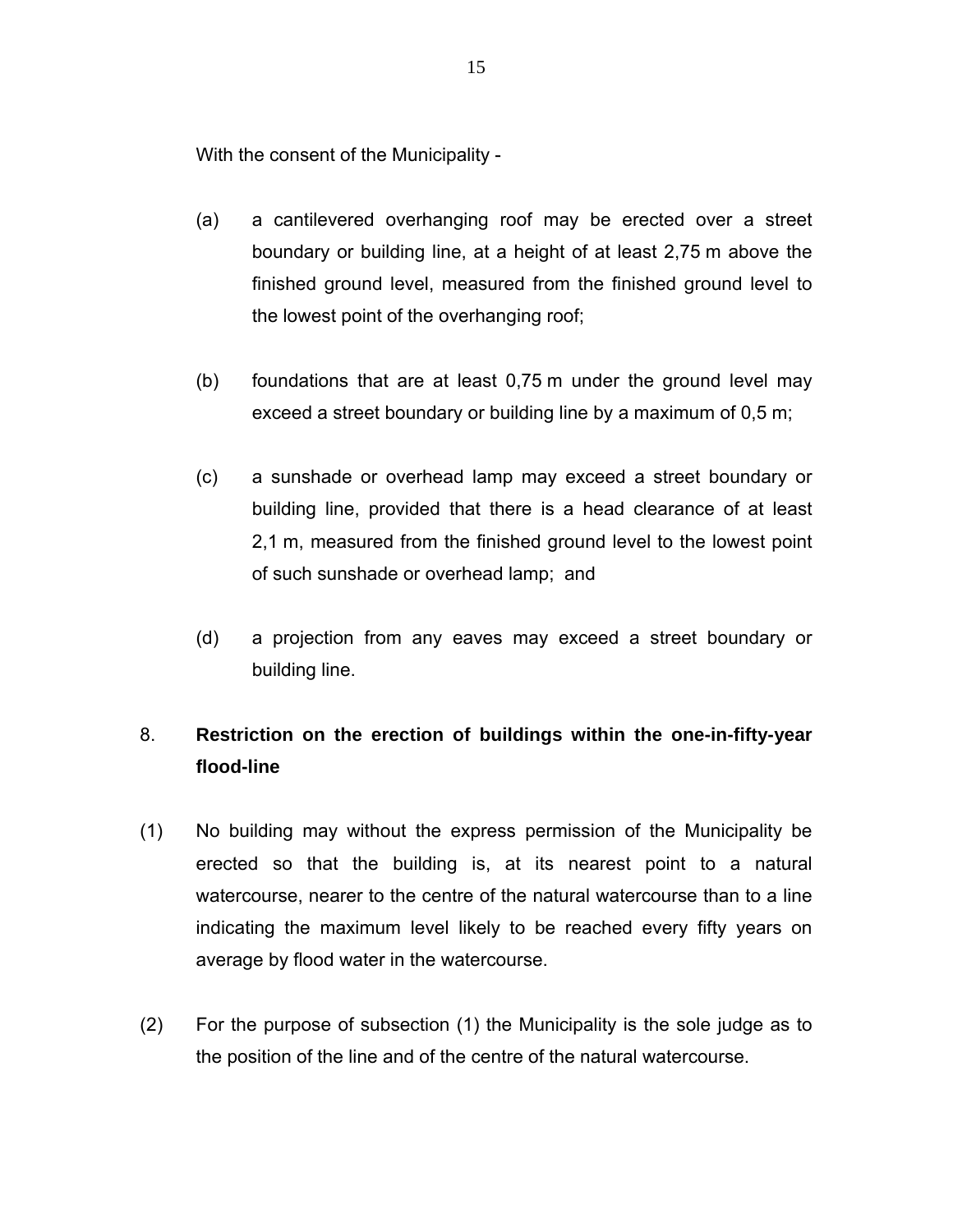(3) For the purpose of this section, a natural watercourse means a topographic land depression that collects and conveys surface stormwater in a definite direction, and includes any clearly defined natural channel that conveys water in a definite course along a bed between visible banks, whether or not the channel's conformation has been changed by artificial means and whether or not the channel is dry during any period of the year, and such channel includes any river, spruit or stream.

#### 9. **Relay of stormwater from high-lying erven to lower-lying erven**

If, in the opinion of the Municipality, it is impracticable for stormwater to be drained from a high-lying erf direct to a public street, the owner of a lowerlying erf is obliged to accept and permit the passage of such stormwater over the lower-lying erf. The owner of such high-lying erf from which stormwater is discharged over the lower-lying erf is liable for a proportionate share of the cost of any pipe-line or drain that the owner of the lower-lying erf may find necessary to construct for the purpose of conducting the stormwater so discharged.

#### 10. **Enclosures**

Where a piece of land is enclosed in any manner whatsoever, the enclosure must be designed, erected and maintained in accordance with Schedule I, subject to any other provisions of these by-laws.

#### 11. **Roofs**

(1) Sheet metal that is used for a roof and that is visible from a street or a surrounding erf must be properly painted within 15 months after construction thereof if the Municipality so requires.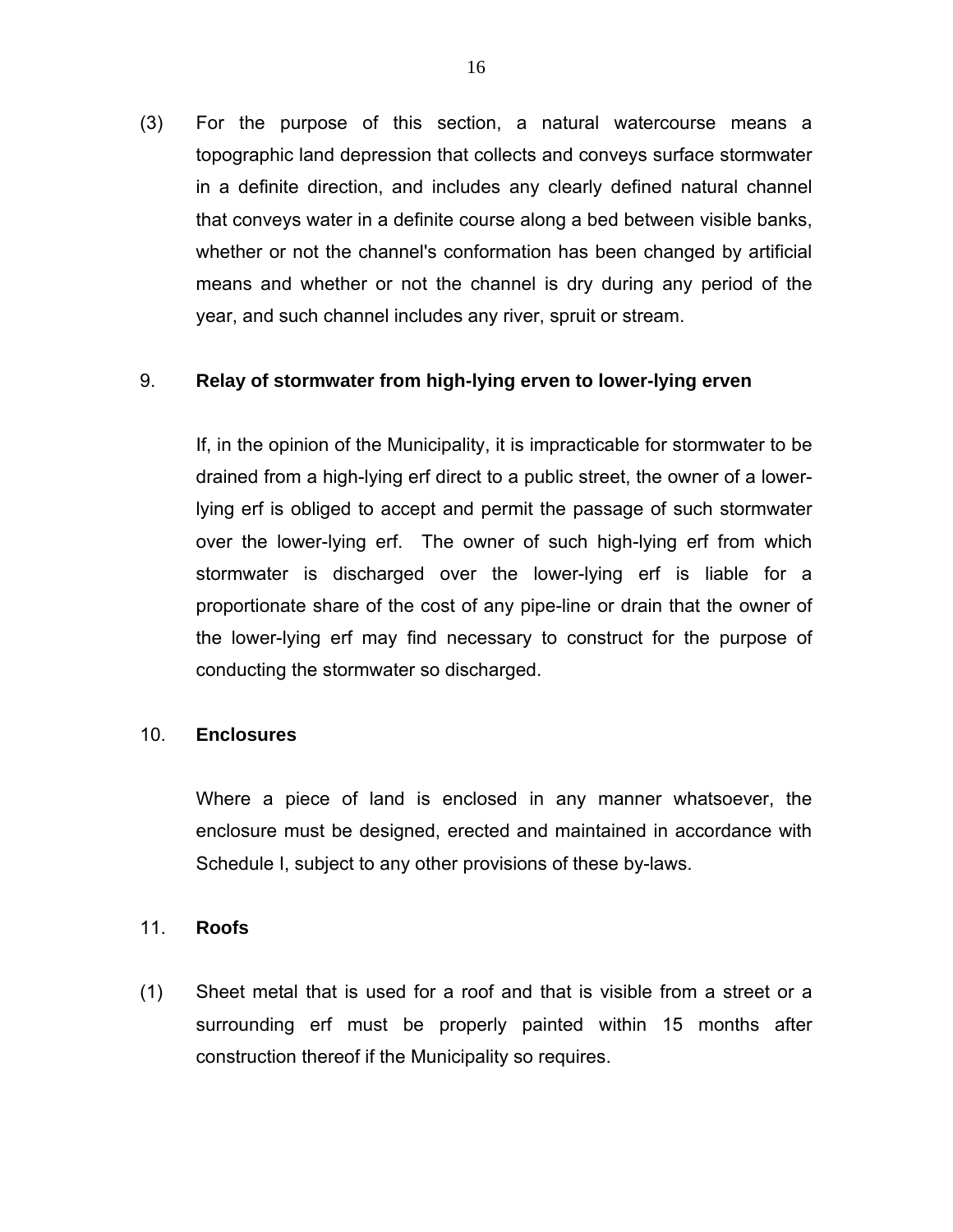(2) No roof surface may have a luminous finish.

### **PART D**

#### **SEWERAGE**

#### GENERAL PROVISIONS

#### 12. **Connection to sewer**

- (1) No part of any drainage installation may extend beyond the boundary of the piece of land on which the building or part of the building served by the drainage installation is erected, provided that, where the Municipality considers it necessary or expedient to do so, the Municipality may permit the owner of the piece of land to lay a drain at his or her own expense through an adjoining piece of land on submission of proof of registration of an appropriate servitude or of a notarial deed of joint drainage, as the Municipality may require.
- (2) Subject to the provisions of subsection (3), and without prejudice to the provisions of the National Building Regulations regarding the inspection and testing of drainage installations, the owner of any premises must, 14 days before the drainage installation on his or her premises is ready for connection to a connecting sewer, advise the Municipality of his or her intention to connect the drain to a connecting sewer. As soon as the Municipality has provided the connecting sewer, such owner must connect the drain to the connecting sewer at his or her own expense.
- (3) Any alternative or additional connection required by the owner of any premises is subject to the approval of the Municipality and must be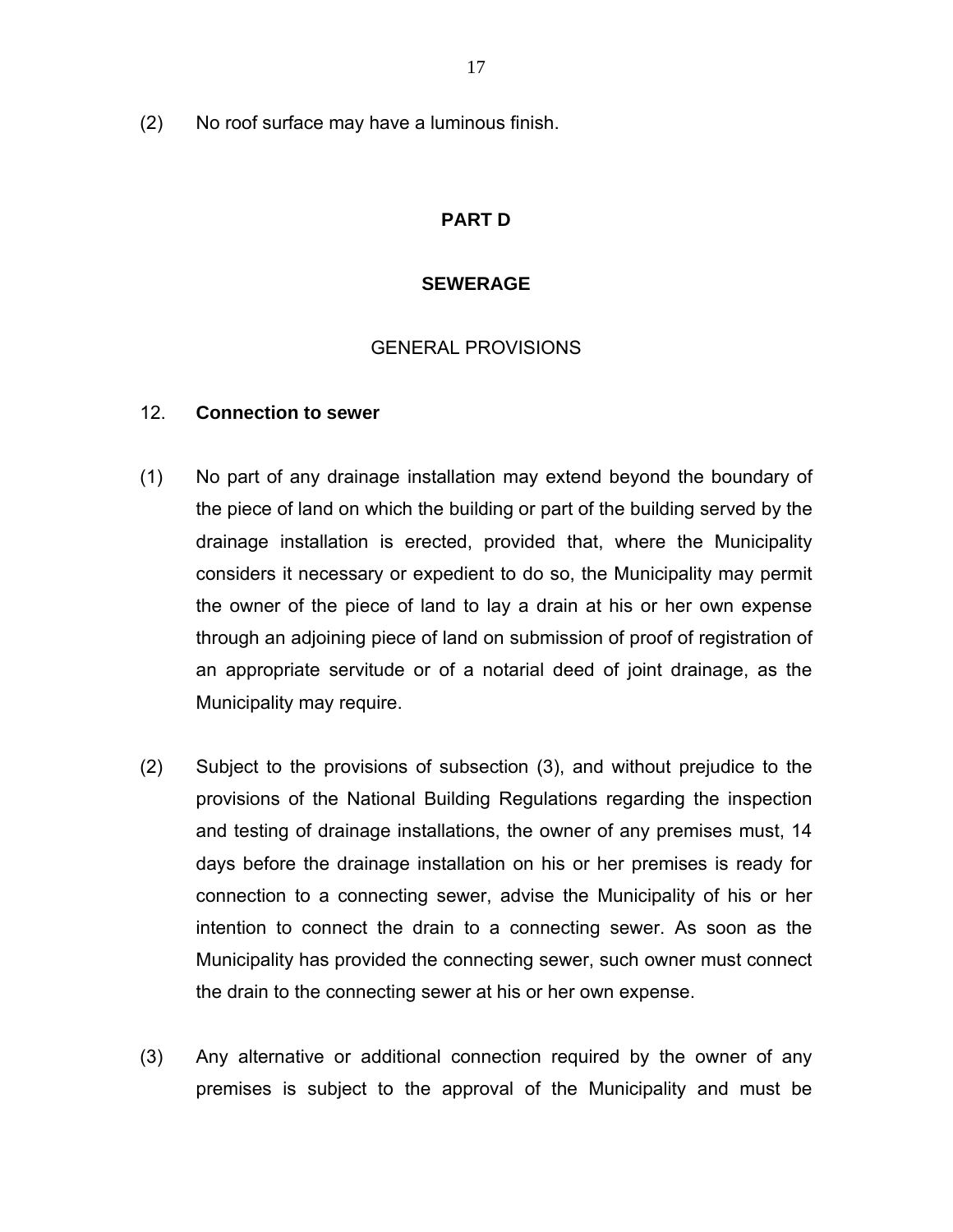effected at the owner's expense.

- (4) No person may permit, for testing purposes, the entry of any substance whatsoever other than clean water into any drainage installation before the drainage installation has been connected to a sewer.
- (5) Except as may be otherwise authorised by the Municipality in writing, no person other than an officer duly authorised to do so may lay and connect any connecting sewer to a sewer.
- (6) The conveyance of sewage from two premises or more by means of a common drain to a connecting sewer may be authorised by the Municipality.

# 13. **Disconnection of drainage installations and conservancy and septic tanks**

- (1) If an existing conservancy tank or septic tank is no longer required for the storage or treatment of sewage, or if permission for the use of a conservancy tank or septic tank is withdrawn, the owner of the premises on which such conservancy tank or septic tank is situated must cause the conservancy tank or septic tank to be disconnected and to be either completely removed or completely filled with earth or other suitable material, provided that the Municipality may require the conservancy tank or septic tank to be otherwise dealt with or may permit it to be used for some other purpose, subject to such conditions as the Municipality may consider necessary, regard being had to all the circumstances of the case.
- (2) After all the requirements of the National Building Regulations in regard to the disconnection of an existing conservancy tank or septic tank on any premises have been complied with and on request of the owner of the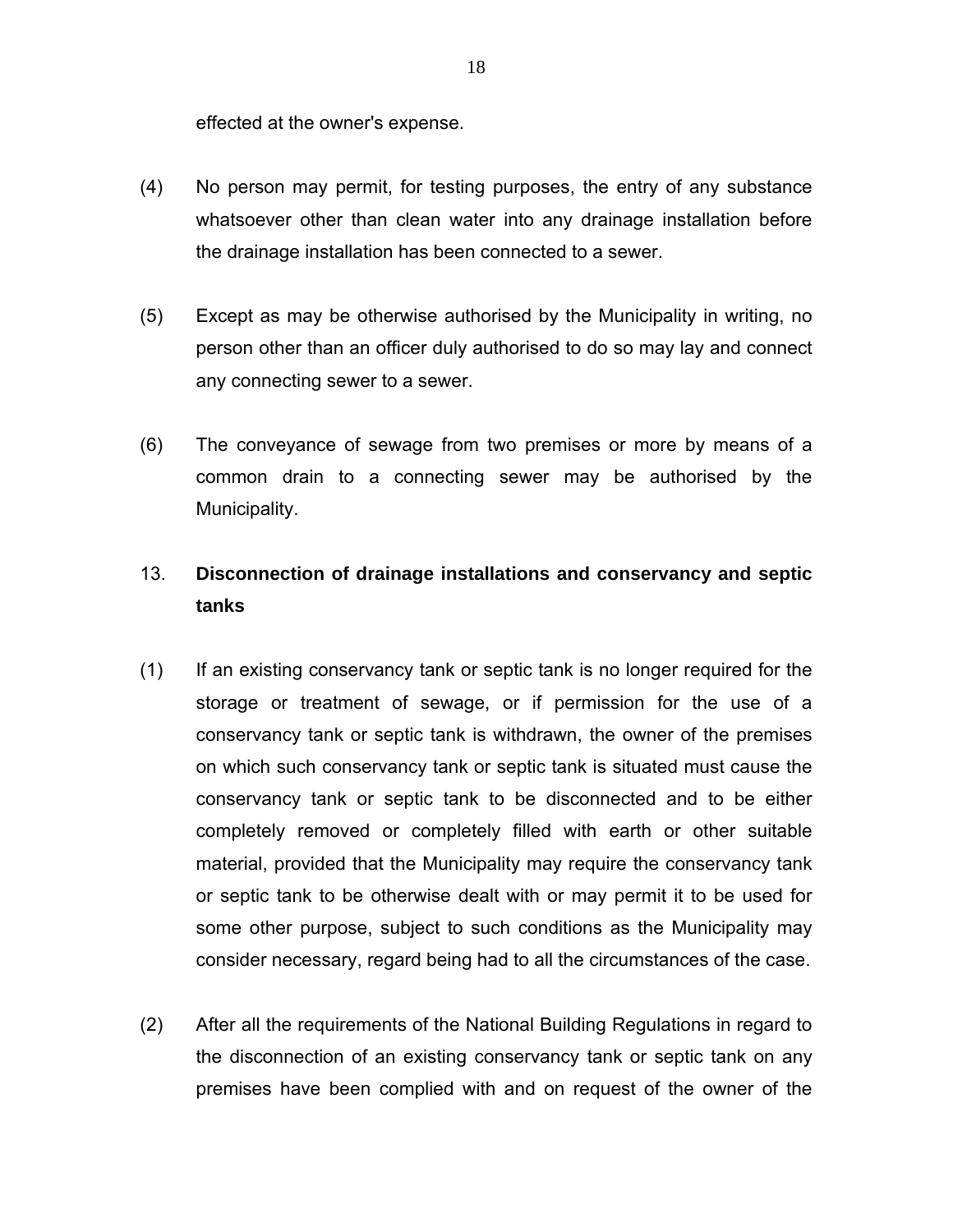premises, the Municipality must issue a certificate to the effect that -

- (a) the disconnection has been completed in terms of the National Building Regulations; and
- (b) any sewerage charges prescribed in the tariff and raised in respect of the disconnected portion of the drainage installation will cease to be raised in respect of the disconnected portion with effect from the first day of the month following the issue of the certificate, provided that until the certificate is issued by the Municipality, any such charges will continue to be raised.
- (3) When a drainage installation on any premises is disconnected from the sewer, the Municipality must seal the opening made and must recover from the owner of the premises the cost of the work in accordance with section 14(5).
- (4) Any person who, without the permission of the Municipality, breaks or removes or causes or permits the breakage or removal of a seal effected in terms of subsection (3) is guilty of an offence under these by-laws.
- (5) Where a soil-water fitting has, during the month, been connected to or disconnected from a drainage installation that discharges into a sewer system, the charge as prescribed in the tariff, excluding the fixed charge for every erf, stand, premises or other area that has or has no improvements or that in the opinion of the Municipality can be connected to a sewer, must be calculated as if the connection or disconnection had been made on the first day of the month following the month in which the connection or disconnection was made.

#### 14. **Drainage work that does not meet the requirements**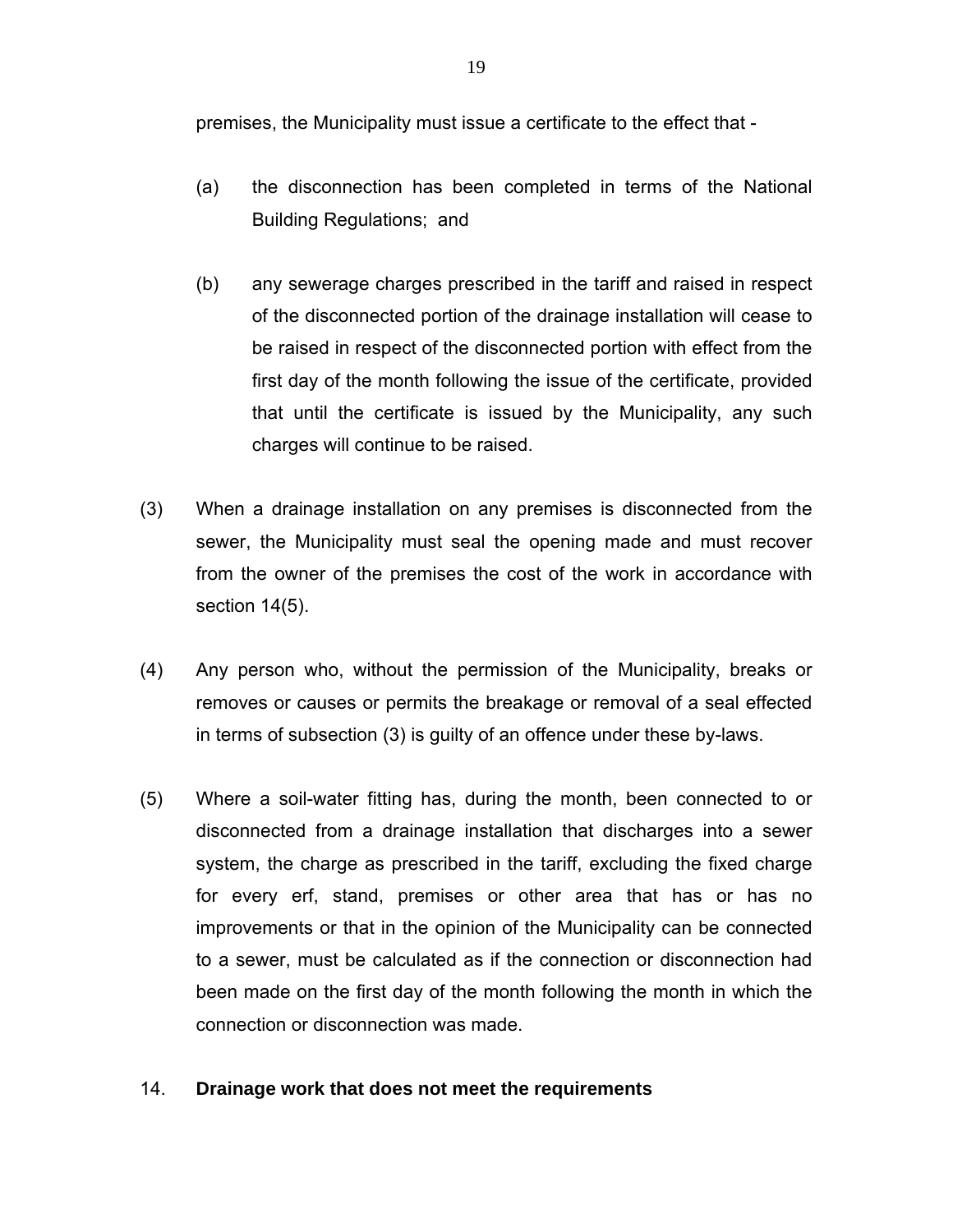- (1) Where a drainage installation that has been constructed on any premises or drainage work that has been carried out on any premises fails to comply in any respect with any of the provisions of the National Building Regulations or these by-laws, the owner of the premises must, notwithstanding the fact that he or she may have received approval for the plans for the drainage installation or work in terms of the National Building Regulations or previous by-laws, carry out, on receiving written notice from the Municipality, such repairs, replacements, maintenance work or alteration in respect of the drainage installation as the notice may specify and within the time the notice may specify.
- (2) If, in the opinion of the Municipality, a nuisance exists as a result of the emission of gas from a trap or sanitary fitting or any other part of a drainage installation on any premises, the Municipality may require the owner of the premises to, at his or her own expense, take such action as may be necessary to prevent the recurrence of the nuisance.
- (3) Where any sewage, after being discharged into a drainage installation, enters or overflows a soil-water fitting or waste-water fitting connected to the drainage installation on any premises or leaks out somewhere from the drainage installation, whether by reason of surcharge, back pressure or any other circumstance, the Municipality may by notice in writing require the owner of the premises to carry out within the period specified in the notice the work necessary to abate and prevent any recurrence of such entry, overflow or leakage of sewage.
- (4) Instead of serving a notice contemplated in subsection (1) or (3) or where such notice has not been complied with within the period prescribed in the notice, the Municipality may, without prejudice to its right also to prosecute the owner to whom the notice was directed because of an infringement of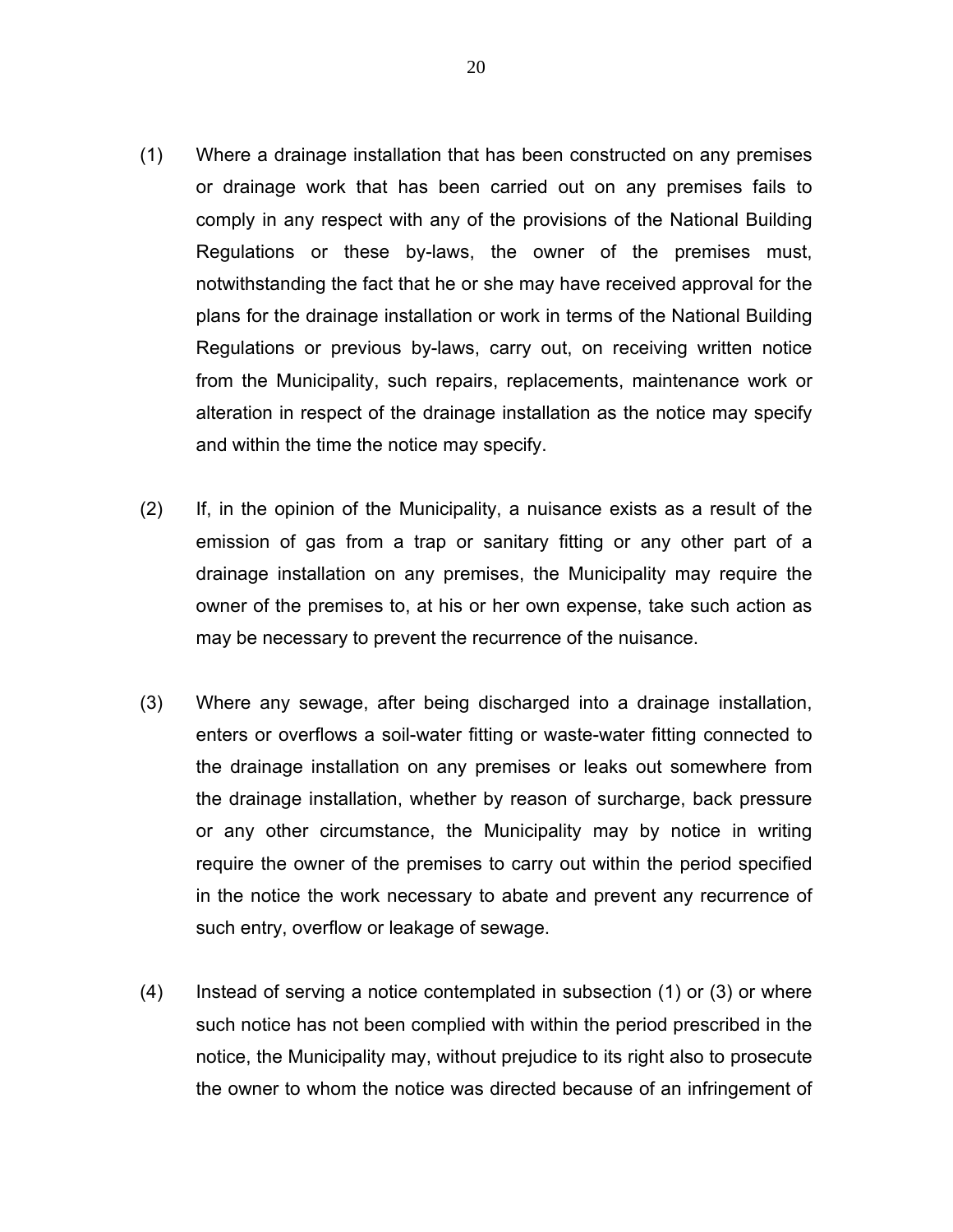the National Building Regulations or these by-laws -

- (a) itself proceed to carry out such alteration, removal or other work as it may deem necessary for compliance with the provisions of the National Building Regulations or these by-laws; and
- (b) recover, in accordance with subsection (5), the cost of the alteration, removal or other work from the owner by the ordinary process of law.
- (5) Where any work other than that for which a fixed charge has been determined in the tariff is done by the Municipality, the Municipality is entitled in terms of these by-laws to recover the cost of such work from a person, and there may be included in such cost such claim to be determined by the Municipality as will cover all expenditure reasonably incurred by the Municipality.

#### 15. **Maintenance**

Where any part of a drainage installation is used by two owners of any premises or more or two occupiers of any premises or more, such owners or occupiers are jointly and severally liable in terms of this section for the maintenance and repair of the drainage installation.

#### 16. **Drain and sewer blockages**

(1) No person may cause or permit such an accumulation of grease, oil, fat, solid matter or any other substance in any trap, tank, pipe, drain or fitting as to cause the blockage or ineffective operation of the trap, tank, pipe, drain or fitting.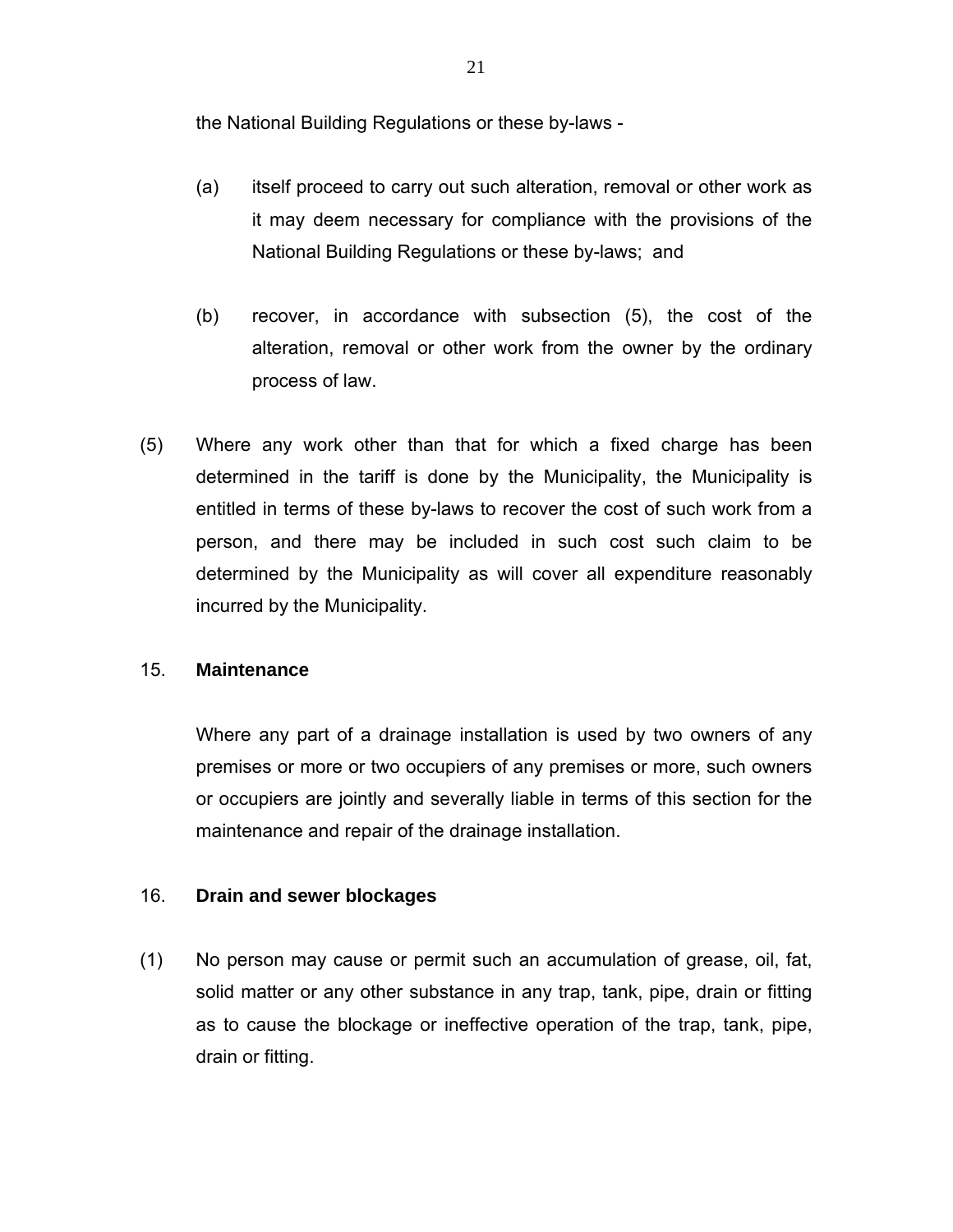- (2) If the owner or occupier of any premises has reason to believe that a blockage has occurred in any drainage installation on the premises, he or she must immediately inform the Municipality of the blockage and take steps to have it removed.
- (3) Where a blockage occurs in a drainage installation, any work necessary for the removal of the blockage must, subject to the provisions of subsection (5), be done by or under the supervision of a plumber or registered person as required by the National Building Regulations in regard to the control of plumbers and plumbing work.
- (4) Any plumber or registered person contemplated in subsection (3) must
	- (a) before proceeding to remove any blockage from a drainage installation, notify the Municipality by telephone or otherwise of his or her intention to remove the blockage; and
	- (b) after removing the blockage, notify the Municipality of the removal of the blockage and of the nature, location and cause of the blockage.
- (5) The Municipality is entitled at its own discretion to remove a blockage from a drainage installation on any premises and, whether or not it has been requested by the owner of the premises to do so, the Municipality may recover the costs of such removal from the owner in accordance with section 14(5).
- (6) Should the removal by the Municipality of any blockage in a drainage installation necessitate the removal or disturbance of any paving, lawn or other artificial surfacing on any premises, the Municipality is not liable for the reinstatement of the paving, lawn or other artificial surfacing.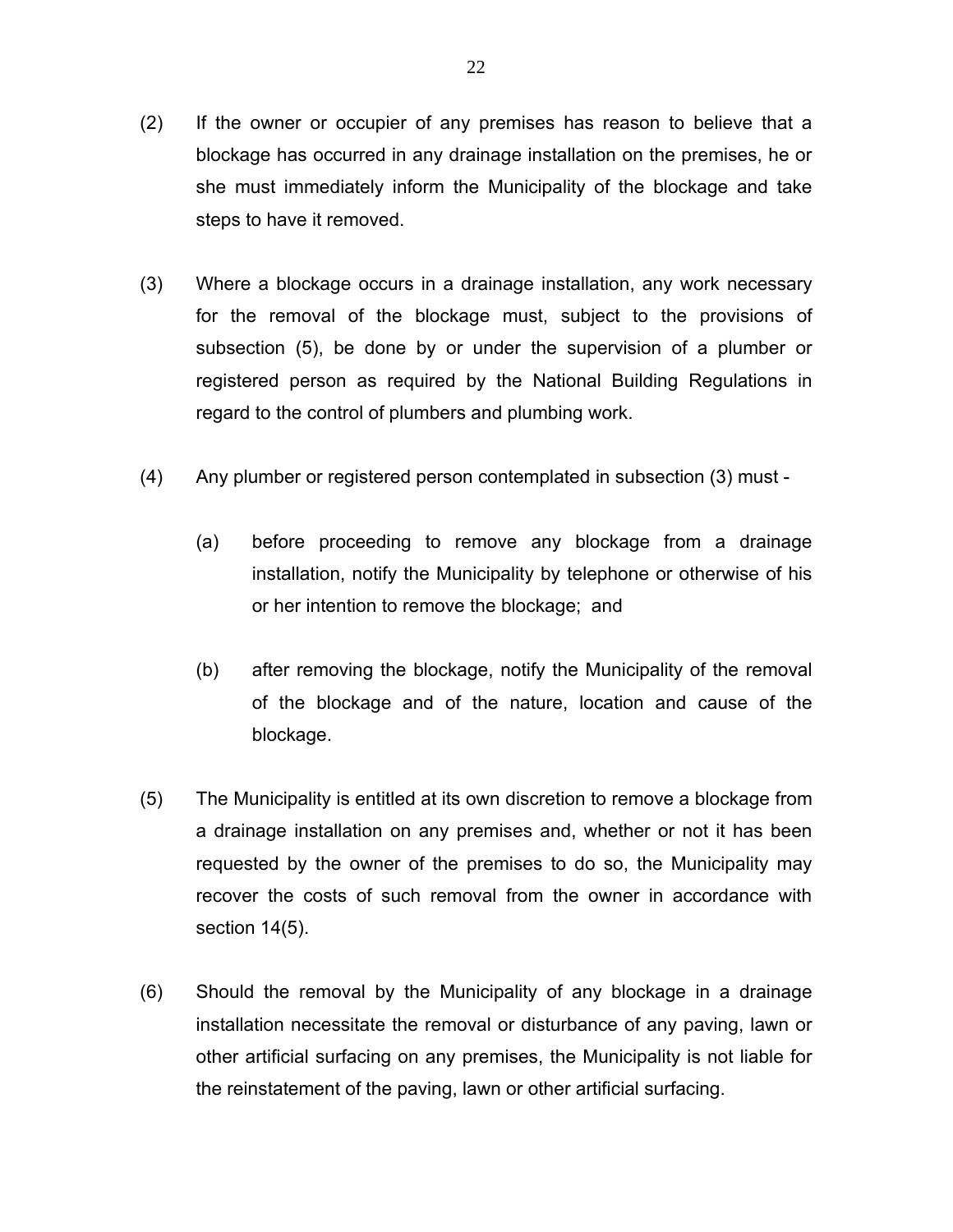- (7) Should any drainage installation on any premises overflow as a result of an obstruction in the connecting sewer, and should the Municipality be reasonably satisfied that such obstruction was caused by objects emanating from the drainage installation, the owner of the premises served by the drainage installation is liable for the cost of removing the blockage, and the Municipality may recover the cost of the removal from the owner in accordance with section 14(5).
- (8) Where a blockage has been removed from a drain or portion of a drain that serves two pieces of land or more, the charge for the removal of the blockage as prescribed in the tariff is recoverable in equal portions from each of the owners of the pieces of land, provided that the owners are jointly and severally liable for the whole charge.

#### 17. **Interference with or damage to sewers and water care works**

Any damage caused to the Municipality's sewer or any part of its sewerage or water care works through or in consequence of noncompliance with or the contravention of any provision of the National Building Regulations or these by-laws must be rectified or repaired by the Municipality at the expense of the person responsible for such noncompliance or contravention or for causing or permitting such noncompliance or contravention, and the cost of rectifying or repairing the damage must be determined by the Municipality.

#### 18. **Entry onto premises**

(1) An officer authorised by the Municipality has the right to enter on any premises at any reasonable time in order to take samples of or test sewage or industrial effluent or to carry out such inspection or work in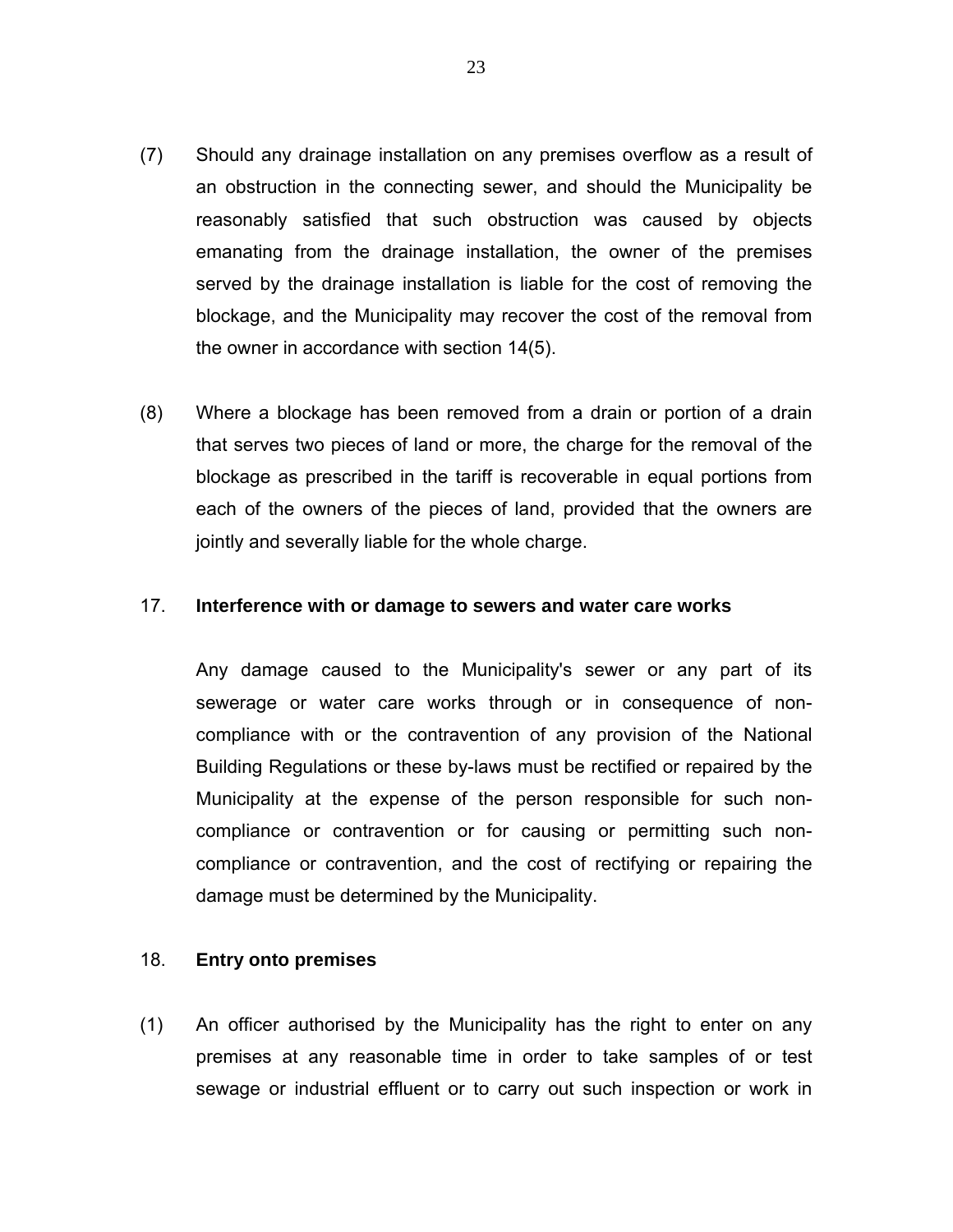connection with a drainage installation as the Municipality may deem necessary.

- (2) The owner or occupier of any premises is guilty of an offence under these by-laws if he or she, in respect of an officer entering on the premises in terms of subsection (1) -
	- (a) denies the officer entry to the premises or causes or permits any other person to deny the officer entry;
	- (b) obstructs the officer in the performance of the officer's duties or causes or permits any other person to so obstruct the officer;
	- (c) withholds information that the officer requires to carry out his or her duties or causes or permits any other person to withhold such information; or
	- (d) knowingly gives the officer false information or causes or permits any other person to give the officer such information.

#### 19. **Manholes on municipal property**

(1) Where, for any reason whatsoever, the provision of adequate means of access to the Municipality's connecting sewer is impracticable on any private premises, the Municipality may, at the expense of the owner of the premises, cause or permit a manhole to be constructed over the Municipality's connecting sewer in such public place and in such position and of such materials and dimensions as the Municipality may decide, and such owner must bear the cost, as determined by the Municipality, of any alteration to existing services in the public place which may by reason of the construction of the manhole be necessary.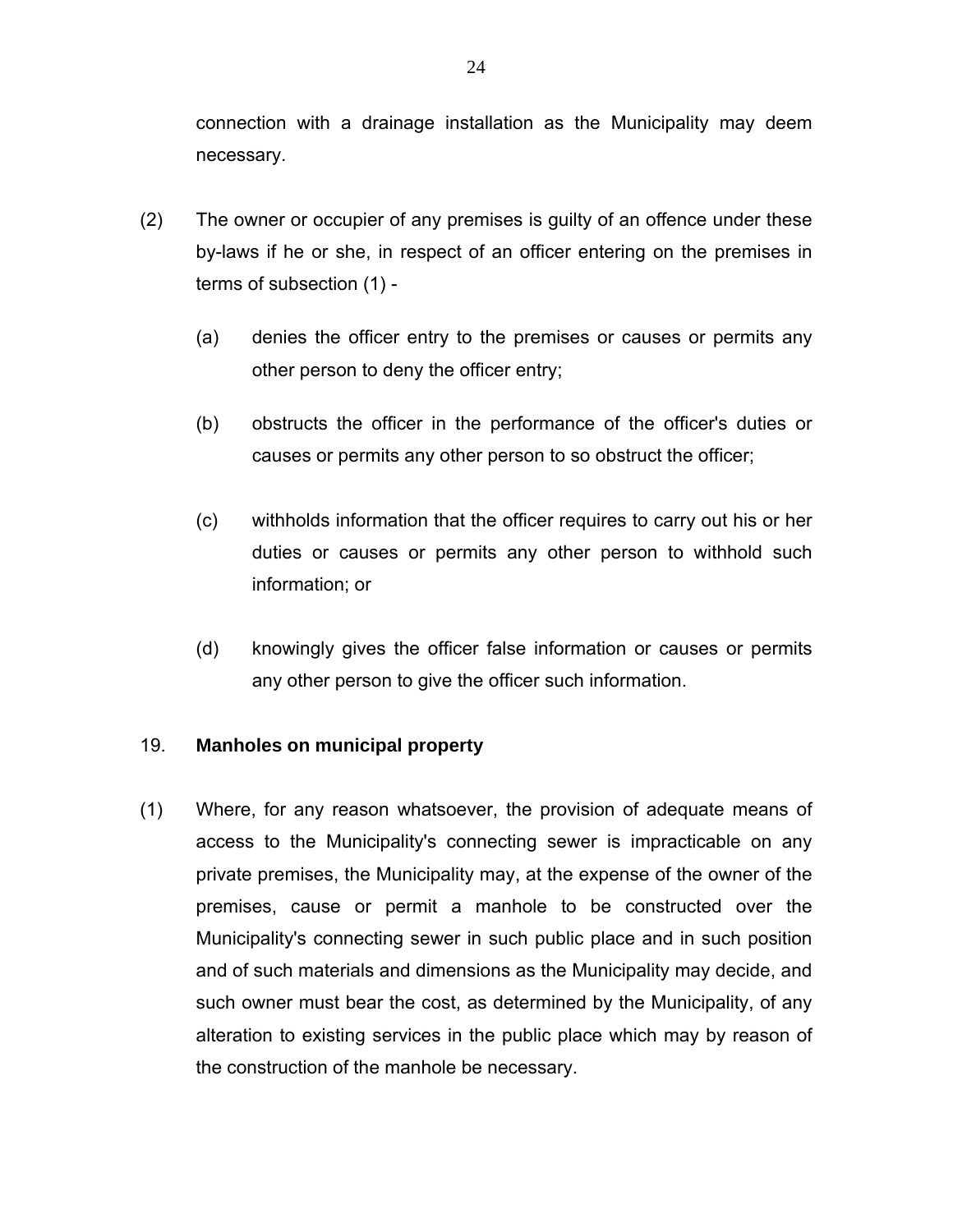(2) The owner of the private premises referred to in subsection (1) must, if so required by the Municipality, pay rental to the Municipality for the space occupied by the manhole in the public place. Such rental must be determined from time to time by the Municipality in accordance with the powers delegated to it in terms of section 80B of the Local Government Ordinance, 1939.

#### 20. **Mechanical food-waste and other disposal units**

- (1) No person may incorporate into a drainage installation a mechanical foodwaste or other disposal unit or garbage grinder that has a power capacity in excess of 500 W unless a standard water meter has been connected to the supply pipe that provides water to the unit or grinder, provided that -
	- (a) the Municipality installs and seals the water meter at the cost of the owner; and
	- (b) the Municipality has the right of access to the water meter at all times.
- (2) The Municipality may require the owner or occupier of any premises on which a food-waste or other disposal unit or a garbage grinder has been installed, or the owner of such unit or grinder, to remove, repair or replace the unit or grinder if, in the opinion of the Municipality, the unit or grinder is functioning inefficiently or is impairing the working of the Municipality's sewerage system.
- (3) The owner or occupier referred to in subsection (2) must, upon the removal of the unit or grinder, notify the Municipality within 14 days of the removal.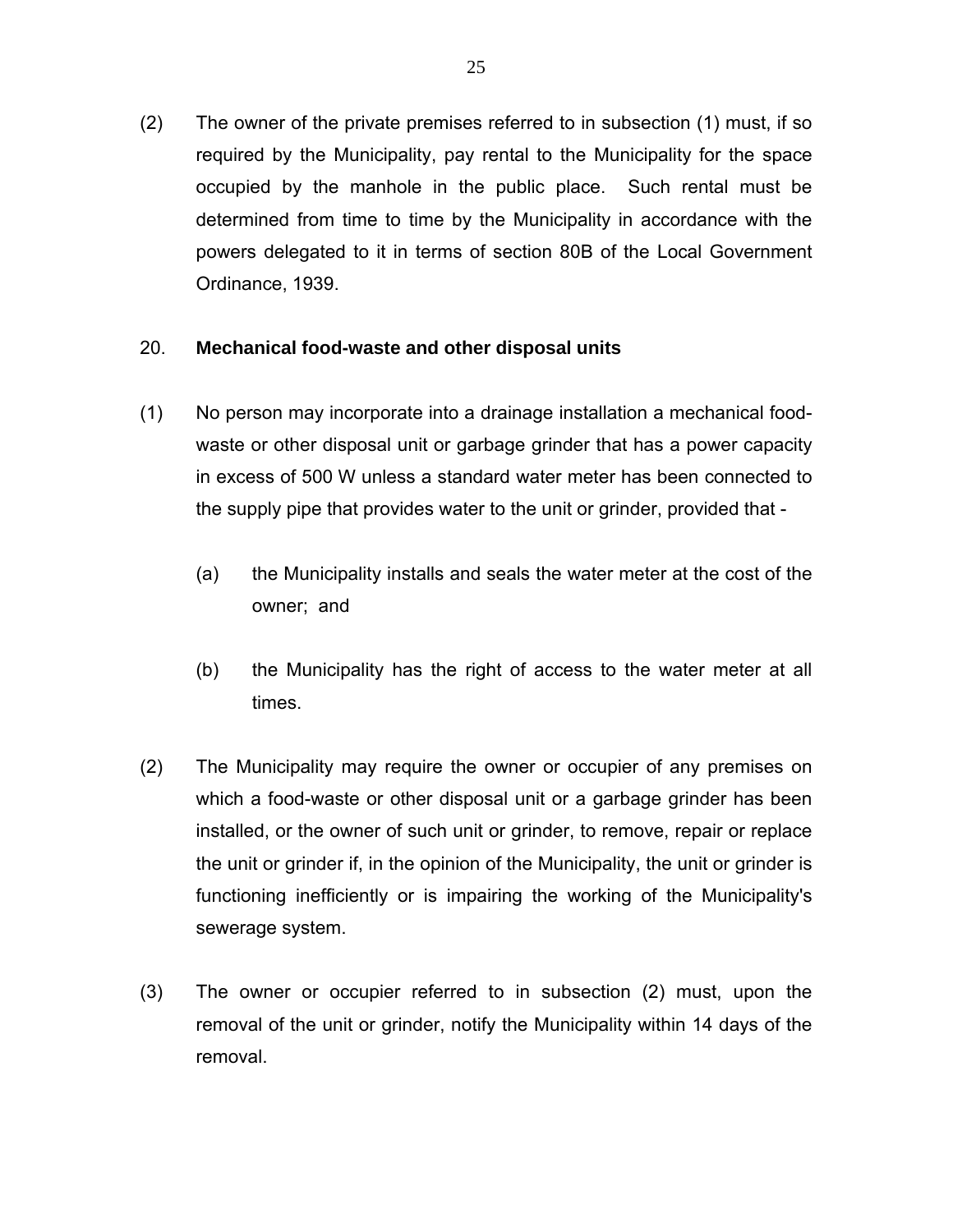(4) The charges as prescribed in the tariff must be paid in respect of the discharge of a food-waste or other disposal unit or a garbage grinder referred to in subsection (1).

#### PREVENTION OF WATER POLLUTION

#### 21. **Sewage and other pollutants not to enter stormwater drains**

- (1) The owner or occupier of any piece of land on which steam or any liquid other than potable water is stored, processed or generated must provide all the facilities necessary to prevent any discharge, leakage or escape of such liquid into any street, stormwater drain or watercourse, except where, in the case of steam, the Municipality has specifically permitted such discharge.
- (2) Where the hosing down or the flushing by rainwater of an open area on any private premises is in the opinion of the Municipality likely to -
	- (a) cause the discharge of objectionable matter into a street gutter, stormwater drain, river, stream or other watercourse, whether natural or artificial; or
	- (b) contribute to the pollution of any watercourse,

the Municipality may instruct the owner of the premises to take at his or her own cost such measures, by way of the owner's alteration of the drainage installation or roofing of the open area, as it may consider necessary to prevent or minimise the discharge or pollution.

#### 22. **Stormwater not to enter sewers**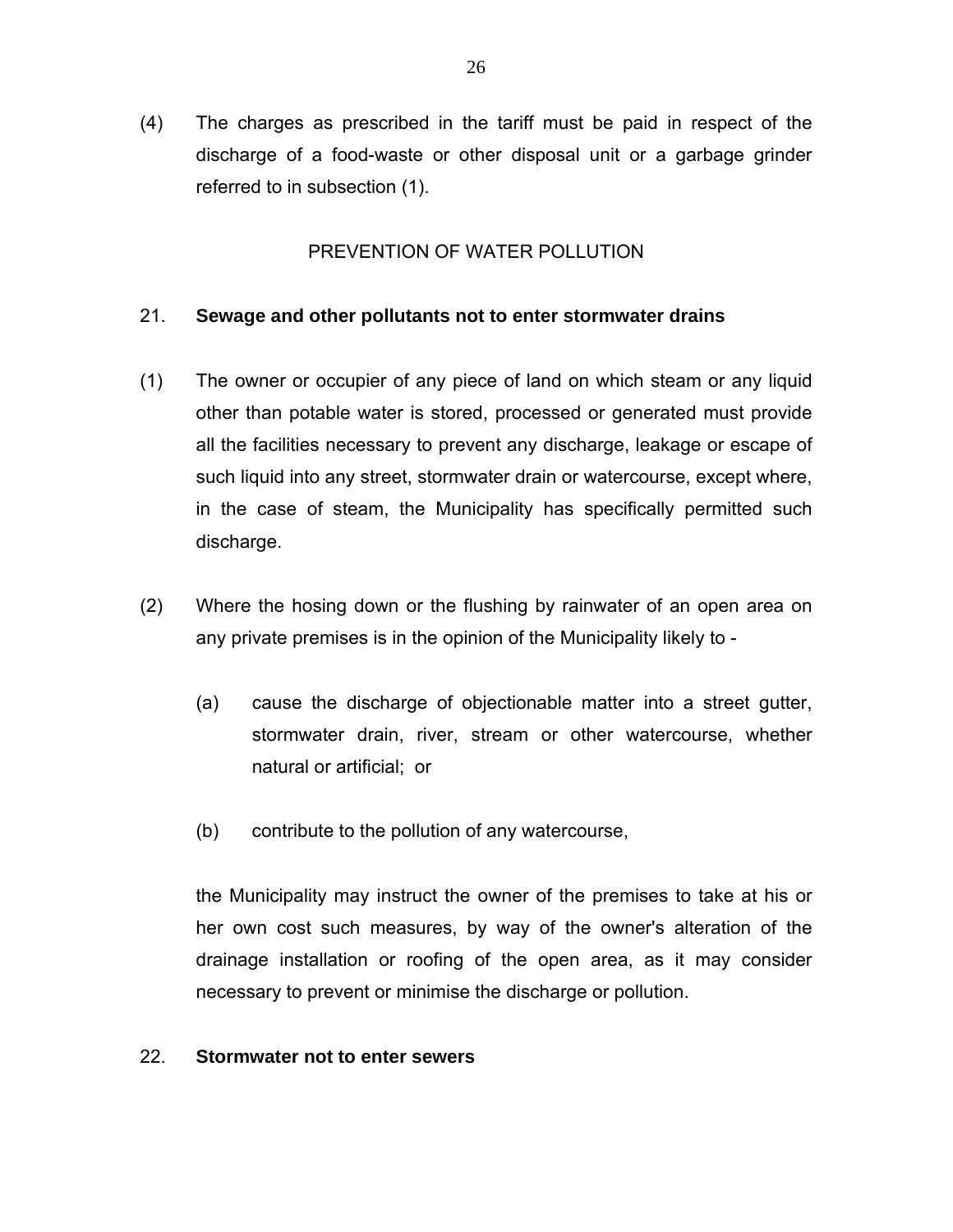No person may discharge or cause or permit to be discharged any stormwater or any substance other than sewage into a drainage installation.

# 23. **Discharge from fountains, boreholes, wells, reservoirs and swimming pools**

Water from a fountain, borehole, well, reservoir or swimming pool situated on private premises may only be discharged into a drainage installation with the prior written consent of the Municipality and subject to such conditions relating to place, time, rate of discharge and total discharge as the Municipality may impose.

#### 24. **Permission to discharge industrial effluent**

- (1) No person may discharge or cause or permit to be discharged into any sewer any industrial effluent or other liquid or substance other than soil water or waste water without the prior written permission of the Municipality and, if such permission has been obtained, such discharge must be in strict compliance with all of the conditions of the permission.
- (2) Every person must, before discharging any industrial effluent into a sewer, make application in writing to the Municipality for permission to discharge the industrial effluent, and such application must be made on the prescribed form, which is to be completed in duplicate, and, after the application is made, he or she must furnish such additional information and submit such samples as the Municipality may require.
- (3) The Municipality may, at its discretion, grant permission for the discharge of industrial effluent from any premises into a sewer, having regard to the capacity of the sewer or any mechanical appliance used for the sewage or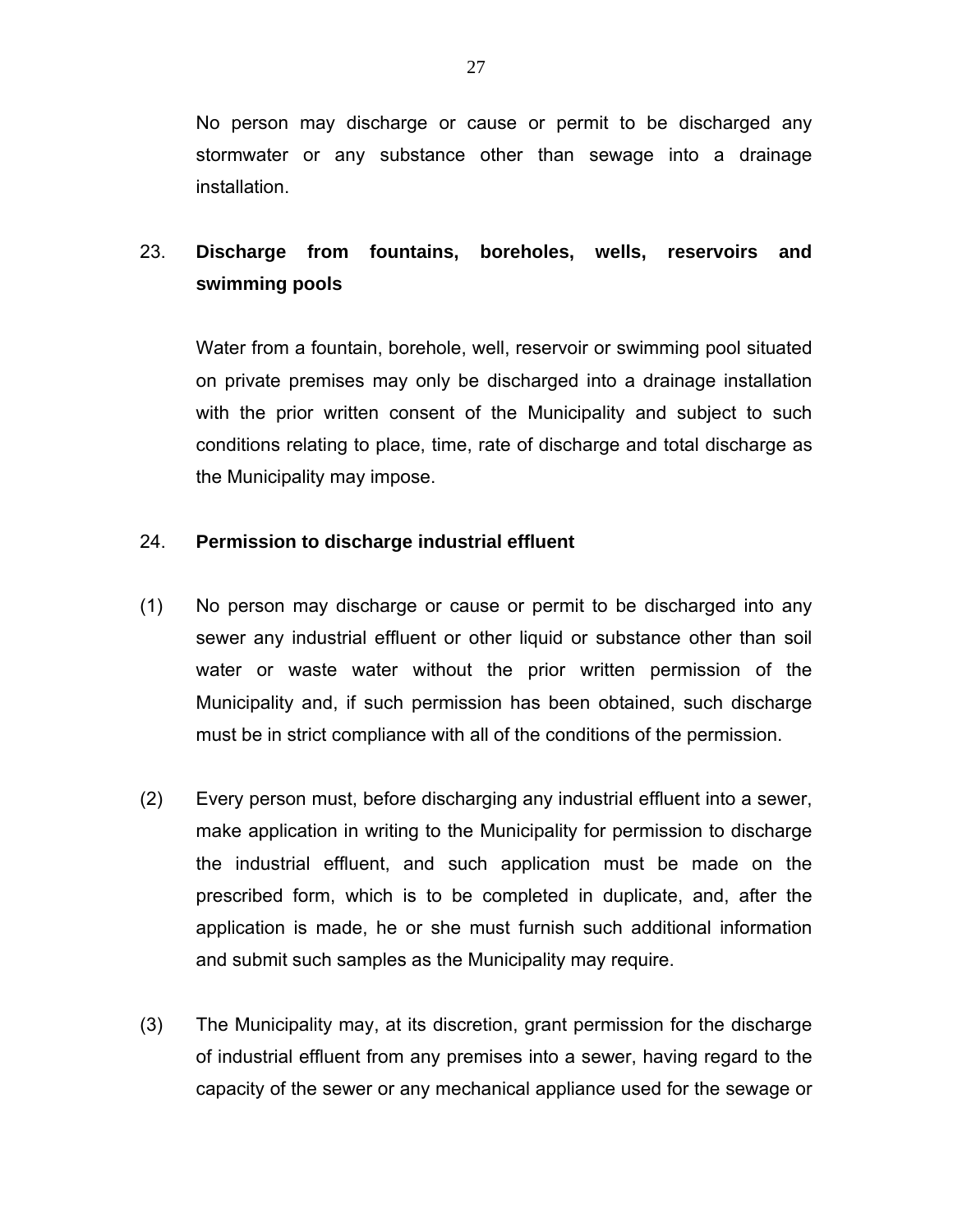any water care works, whether or not vested in the Municipality, provided that such conditions as the Municipality may deem fit to impose are complied with, including the payment of any charge prescribed in the tariff.

- (4) Any person to whom permission has been granted in terms of subsection (3) to discharge industrial effluent into a sewer must, before doing or causing or permitting to be done anything that results in a change in the quantity or discharge or nature of the industrial effluent, notify the Municipality in writing of the date of the proposed change and of the nature of the proposed change.
- (5) Any person who discharges or causes or permits to be discharged any industrial effluent into a sewer without having first obtained permission to do so in terms of subsection (3) is guilty of an offence and is -
	- (a) liable to such charge prescribed in the tariff as the Municipality may determine for the conveyance and treatment of the effluent so discharged; and
	- (b) liable for any damage caused as a result of the unauthorised discharge.
- (6) If any person discharges into a drain or sewer any industrial effluent or any substance which is prohibited or restricted in terms of section 27 or which has been the subject of an order issued in terms of section 27(2), the Municipality is, without prejudice to its rights in terms of subsection (5) or section 27(2)(c), entitled to recover from such person the full cost of expenses or charges incurred or to be incurred by the Municipality and the full cost of losses suffered or to be suffered by the Municipality as a result of any or all of the following: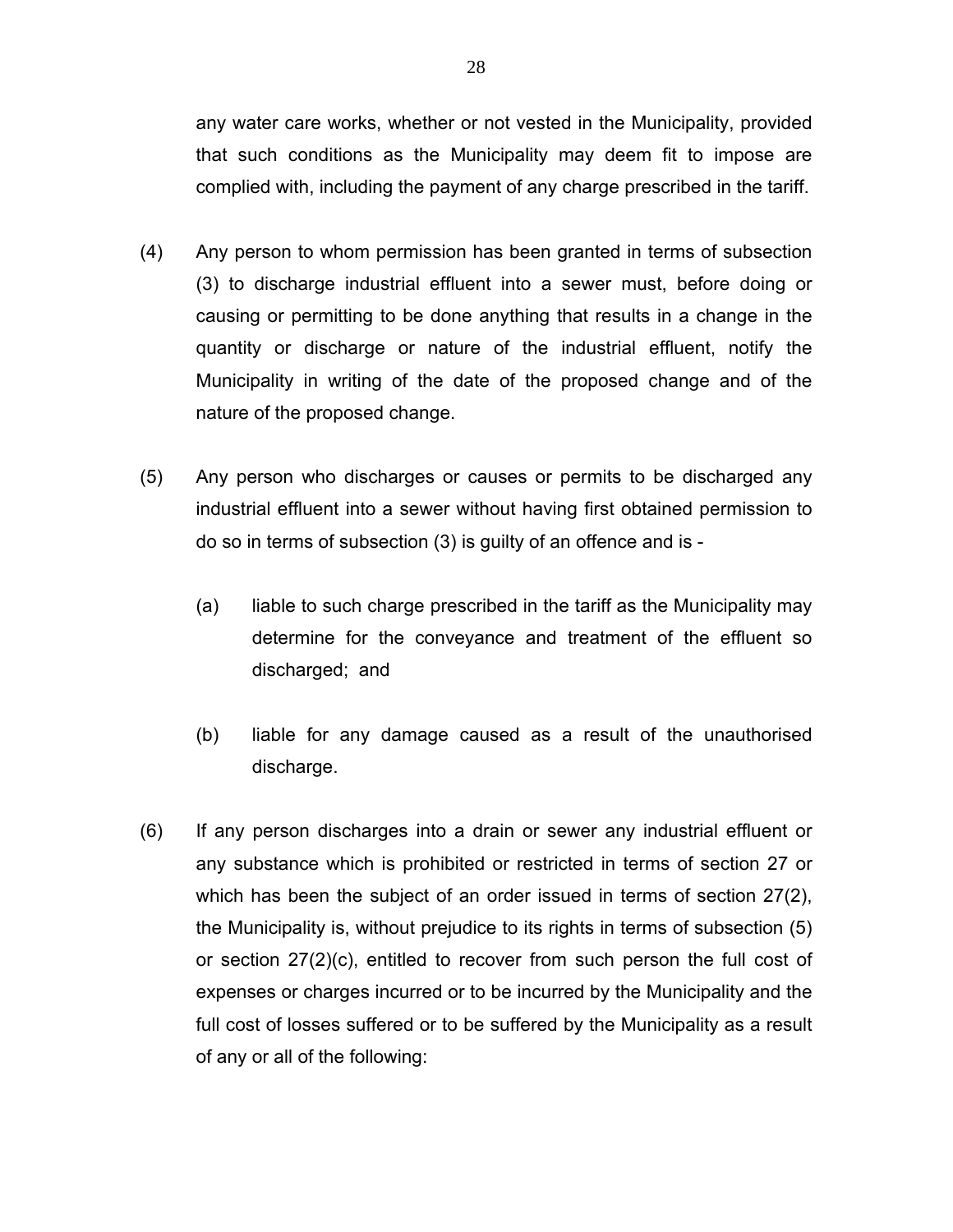- (a) Injury to people or damage to any sewer, any water care works, any mechanical appliance or any property whatsoever, which injury or damage is as a result of the breakdown, either partial or complete, of a sewer or water care works or mechanical appliance, whether under the control of the Municipality or not; or
- (b) a prosecution in terms of the Water Act, 1956 (Act 54 of 1956), or any action against the Municipality consequent on a partial or complete breakdown of a sewer, water care works or mechanical appliance caused directly or indirectly by the discharge, including any fine or damages which may be imposed or awarded against the Municipality.
- (7) Owing to a change in circumstances arising from a change in the sewage treatment process or the introduction of new or revised or stricter or other standards by the Municipality or in terms of the Water Act, 1956, or as a result of any amendment to these by-laws or for any other reason, the Municipality may from time to time or at any time -
	- (a) review, amend, modify or revoke any permission given or any conditions attached to such permission;
	- (b) impose new conditions for the acceptance of industrial effluent into a sewer; or
	- (c) prohibit the discharge of any or all industrial effluent into a sewer,

provided that -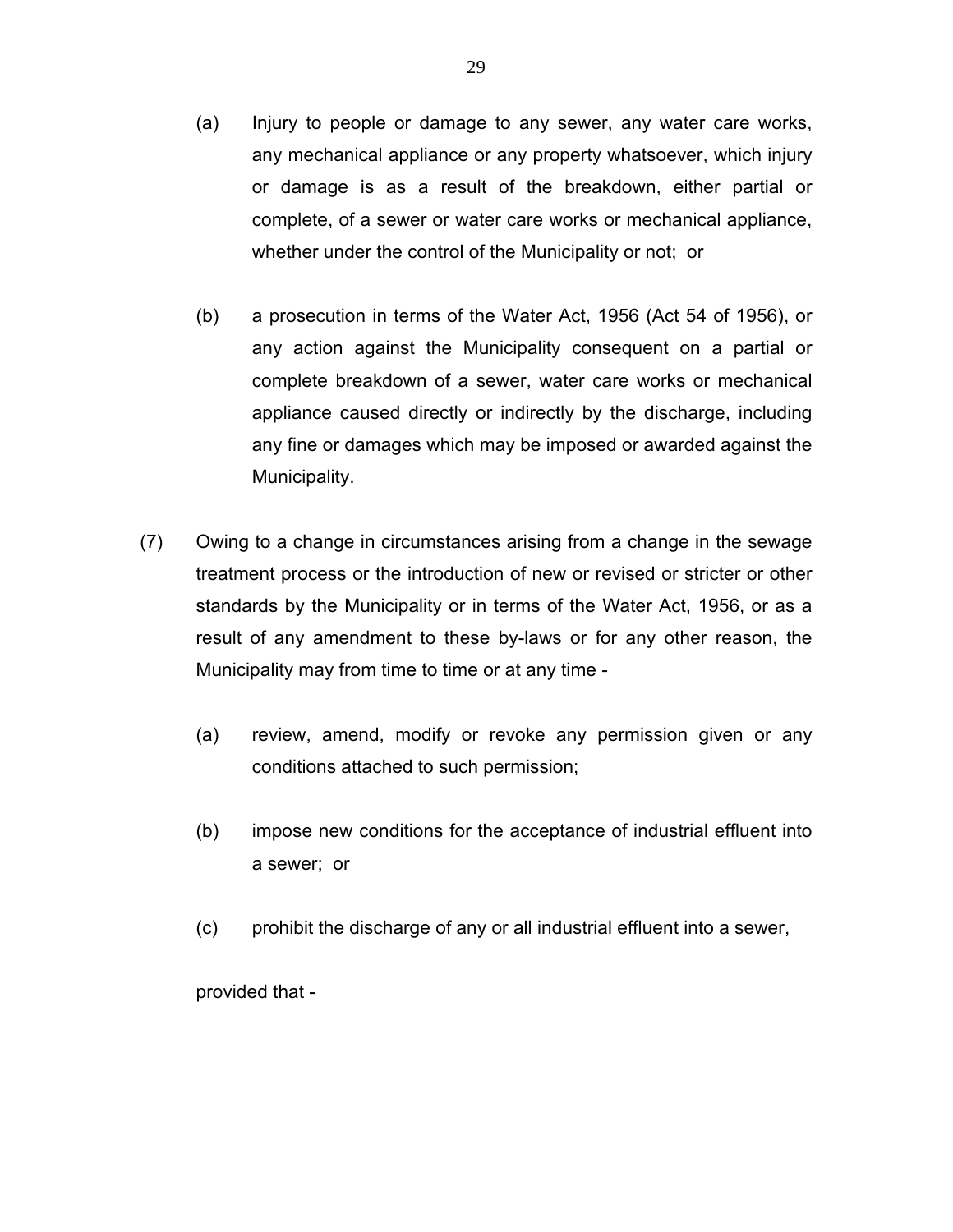- (i) the Municipality gives adequate written notice in advance of its intention to take the measures contemplated in paragraph (a), (b) or (c); and
- (ii) on expiry of such period of notice, the previous permission or conditions, as the case may be, are regarded as having lapsed and the new or amended conditions, if any, as the case may be, apply immediately.

#### 25. **Control of industrial effluent**

- (1) The owner or occupier of any premises from which industrial effluent is discharged into a sewer must provide adequate facilities such as overflow level detection devices, standby equipment, overflow catch-pits or other appropriate means effectively to prevent the accidental discharge into a sewer of any substance that is prohibited or restricted or has properties outside the limits imposed by these by-laws, irrespective of whether such accidental discharge is owing to the negligence of an operator, power failure, failure of equipment or control gear, overloading of facilities, spillage during loading or unloading or any other similar reason.
- (2) If the owner or occupier of any premises on which industrial effluent originated intends treating such industrial effluent before discharging it, he or she must obtain prior written permission from the Municipality.
- (3) The Municipality may, by notice served on the owner or occupier of any premises from which industrial effluent is discharged, require him or her to, without prejudice to any provision of the National Building Regulations or any other provision of these by-laws, do all or any of the following: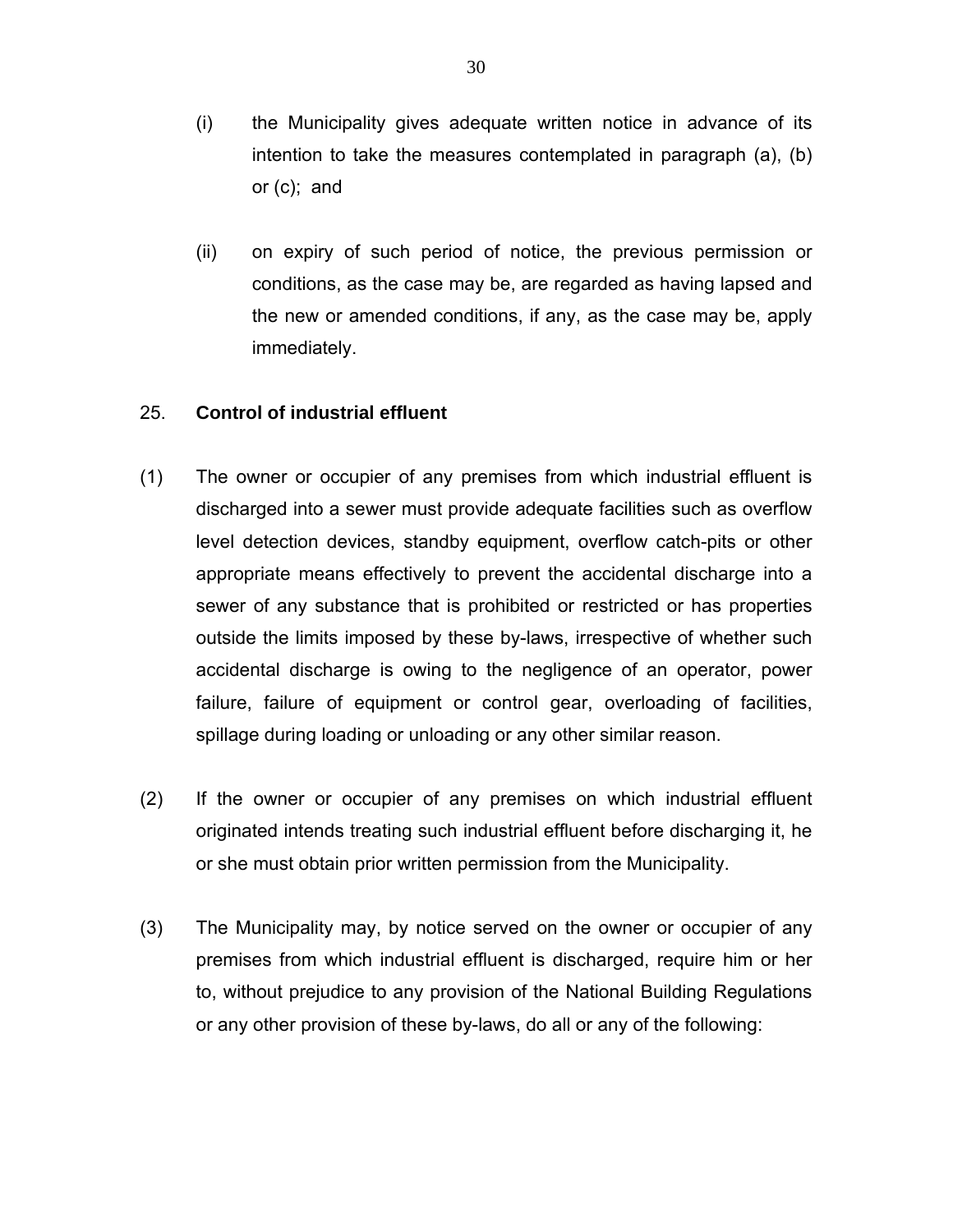- (a) The owner or occupier must subject the industrial effluent, before it is discharged into the sewer, to such pretreatment as to ensure that the industrial effluent will at all times conform in all respects with the requirements of section 27(1), or the owner or occupier must modify the effluent cycle of the industrial process to such extent and in such manner as in the opinion of the Municipality is necessary to enable any water care works receiving the industrial effluent, whether the water care works is under the control of the Municipality or not, to produce treated effluent complying with any standards which may be laid down in respect of such water care works in terms of the Water Act, 1956.
- (b) The owner or occupier must
	- (i) restrict the discharge of industrial effluent to certain specified hours and restrict the rate of discharge to a specified maximum; and
	- (ii) install, at his or her own expense, such tanks, appliances and other equipment as in the opinion of the Municipality may be necessary or adequate for compliance with the restrictions contemplated in subparagraph (i).
- (c) The owner or occupier must install a separate drainage installation for the conveyance of industrial effluent and must discharge the industrial effluent into the sewer through a separate connection, as directed by the Municipality, and the owner or occupier must refrain from -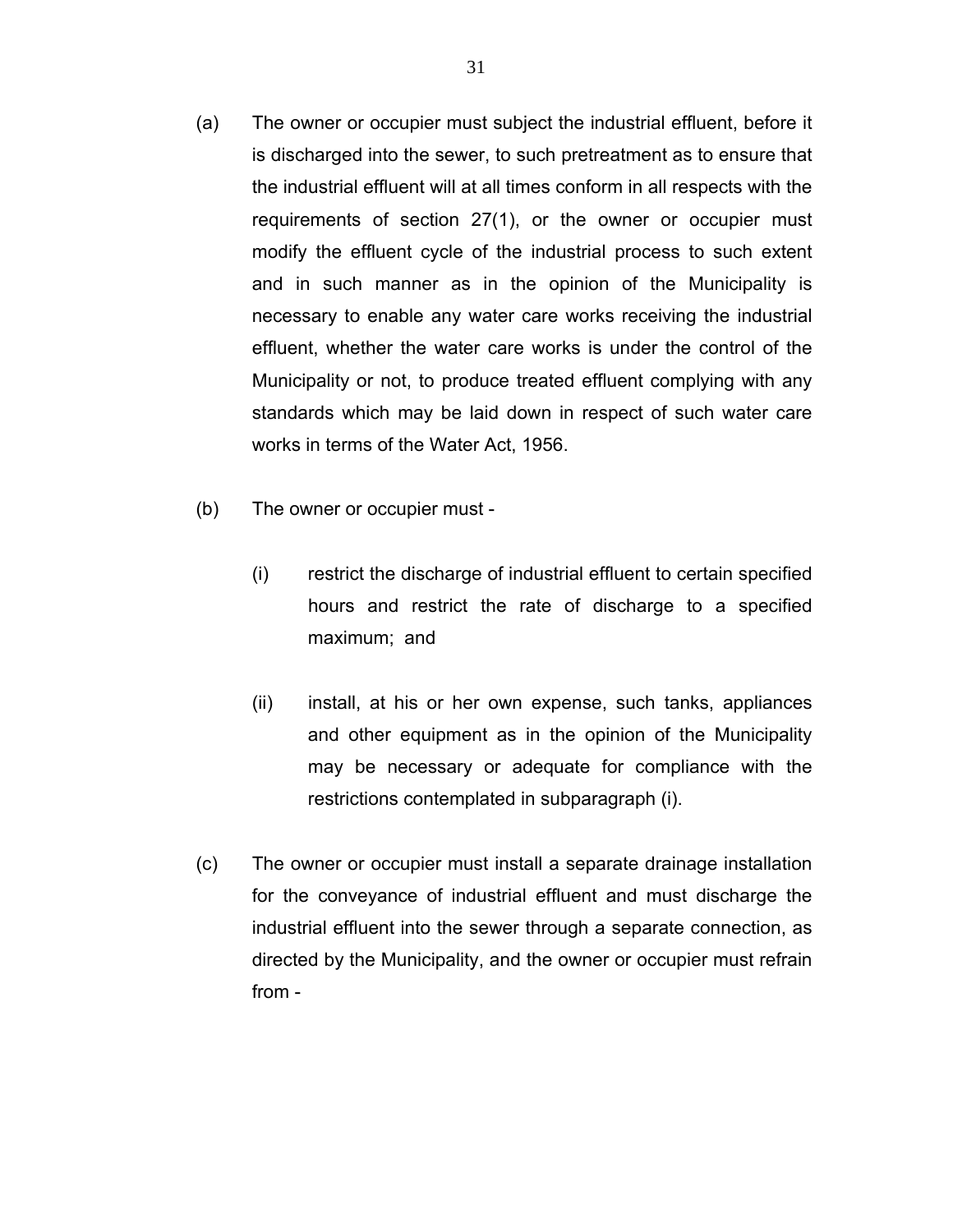- (i) discharging any industrial effluent through a drainage installation intended or used for the conveyance of domestic sewage; or
- (ii) discharging any domestic sewage through the separate installation for industrial effluent.
- (d) The owner or occupier must construct at his or her own expense in any drainage installation conveying industrial effluent to the sewer one or more inspection, sampling or metering chambers of such dimensions and materials and in such positions as the Municipality may prescribe.
- (e) The owner or occupier must pay, in respect of the industrial effluent discharged from the premises, such charge as may be determined in the tariff, provided that, where, owing to the particular circumstances of a case, the actual chemical oxygen demand (COD) or permanganate value (PV) and the concentration of metals in the industrial effluent cannot be assessed by means of the method of assessment prescribed by the South African Bureau of Standards (SABS), the Municipality may use such alternative method of assessment as it may deem expedient, and the charge to be levied must be assessed accordingly.
- (f) The owner or occupier must provide all such information as may be required by the Municipality to enable it to assess the charges payable in terms of the tariff.
- (g) For the purposes of paragraph (f), the owner or occupier must provide and maintain at his or her own expense a meter or meters to measure the total quantity of water which is drawn from any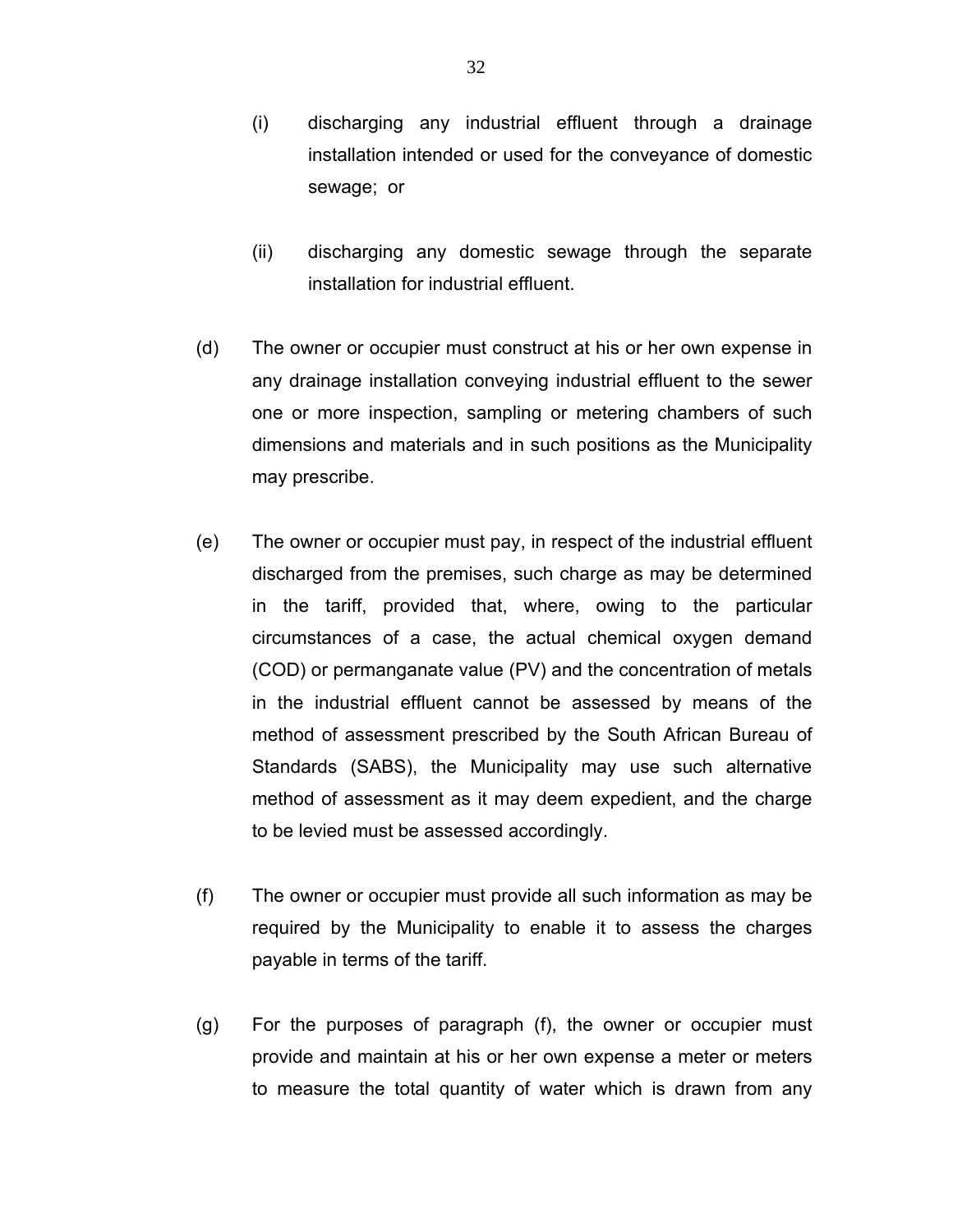borehole, spring or other source of water, excluding that of the Municipality, used on the premises and which is discharged as industrial effluent into the sewer.

# **26. Metering and assessment of the volume and composition of industrial effluent**

- (1) The Municipality may incorporate, in such position as it may determine, in any drainage installation conveying industrial effluent to a sewer any meter or gauge or other device for the purpose of ascertaining the volume and composition of the industrial effluent, and it is an offence for any person to bypass, open, break into or otherwise interfere with or do damage to any such meter, gauge or other device, provided that the Municipality may at its discretion enter into an agreement with any person discharging industrial effluent into a sewer to establish an alternative method of assessing the quantity of industrial effluent so discharged.
- (2) The Municipality is entitled to install and maintain a meter, gauge or device referred to in subsection (1) at the expense of the owner of the premises on which it is installed.
- (3) The owner of any premises on which is situated a borehole or well used for a water supply for trade or industrial purposes must -
	- (a) register the borehole or well with the Municipality;
	- (b) give the Municipality full particulars of the discharge capacity of the borehole or well; and
	- (c) if the Municipality has reason to doubt the reliability of the particulars given in terms of paragraph (b), carry out, at the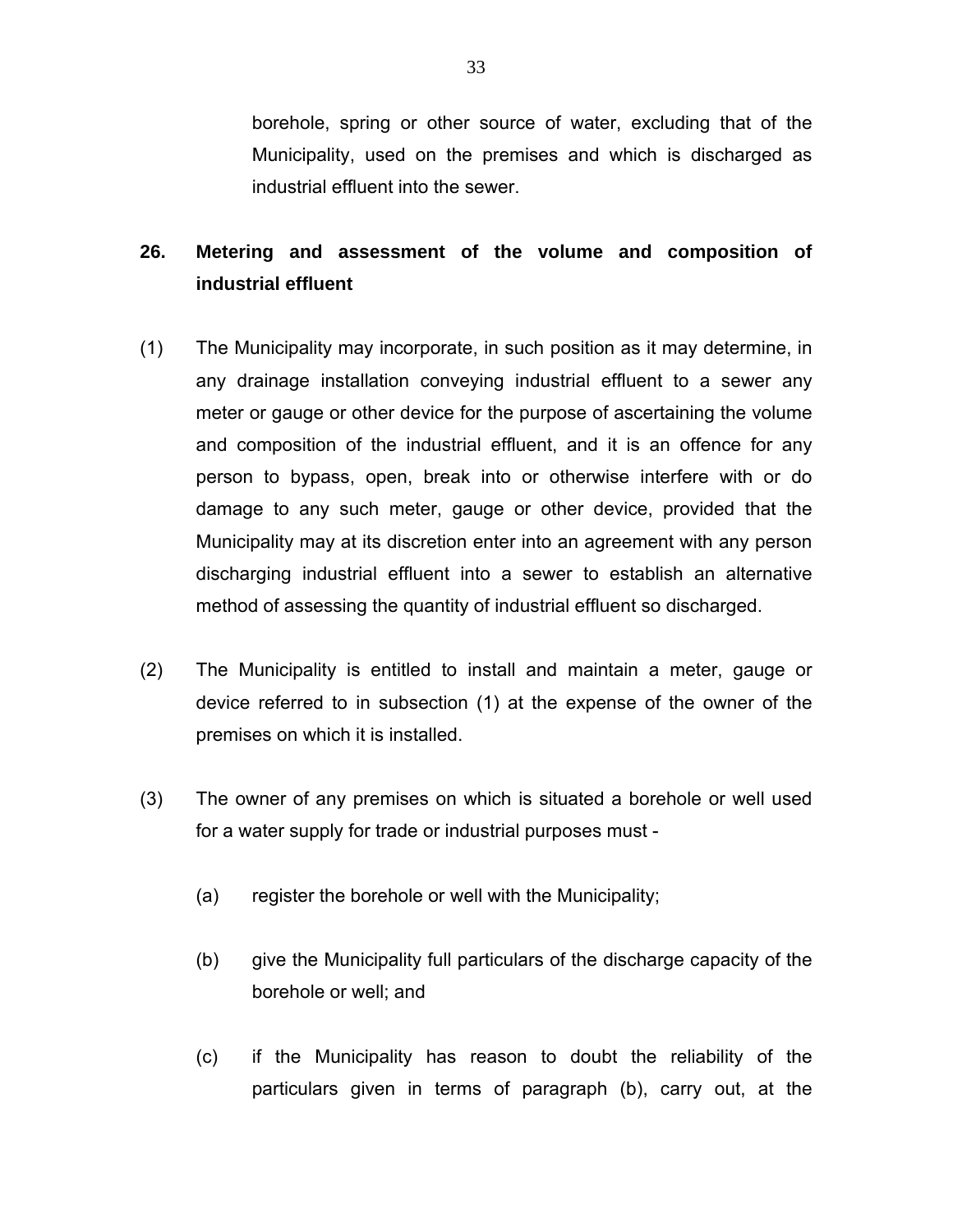expense of the owner, such tests on the discharge capacity of the borehole or well as may, in the opinion of the Municipality, be necessary for the purpose of these by-laws.

## 27. **Prohibited discharges**

- (1) No person may discharge or cause or permit the discharge or entry into any sewer of any sewage, industrial effluent or other liquid or substance which -
	- (a) in the opinion of the Municipality, may be offensive to the public or cause a nuisance to the public;
	- (b) is in the form of steam or vapour or has a temperature exceeding 44 °C at the point at which it enters the sewer;
	- (c) has a pH value less than 6,0 or greater than 10,0;
	- (d) contains any substance whatsoever that is likely to produce or emit explosive, flammable, poisonous or offensive gases or vapours in the sewer;
	- (e) contains a substance having a flashpoint of less than 93 ºC or which emits a poisonous vapour at a temperature below 93 °C;
	- (f) contains any material whatsoever, including oil, grease, fat or a detergent, which is capable of causing interference with the proper operation of any water care works;
	- (g) shows any visible signs of tar or associated products or distillates, bitumens or asphalts;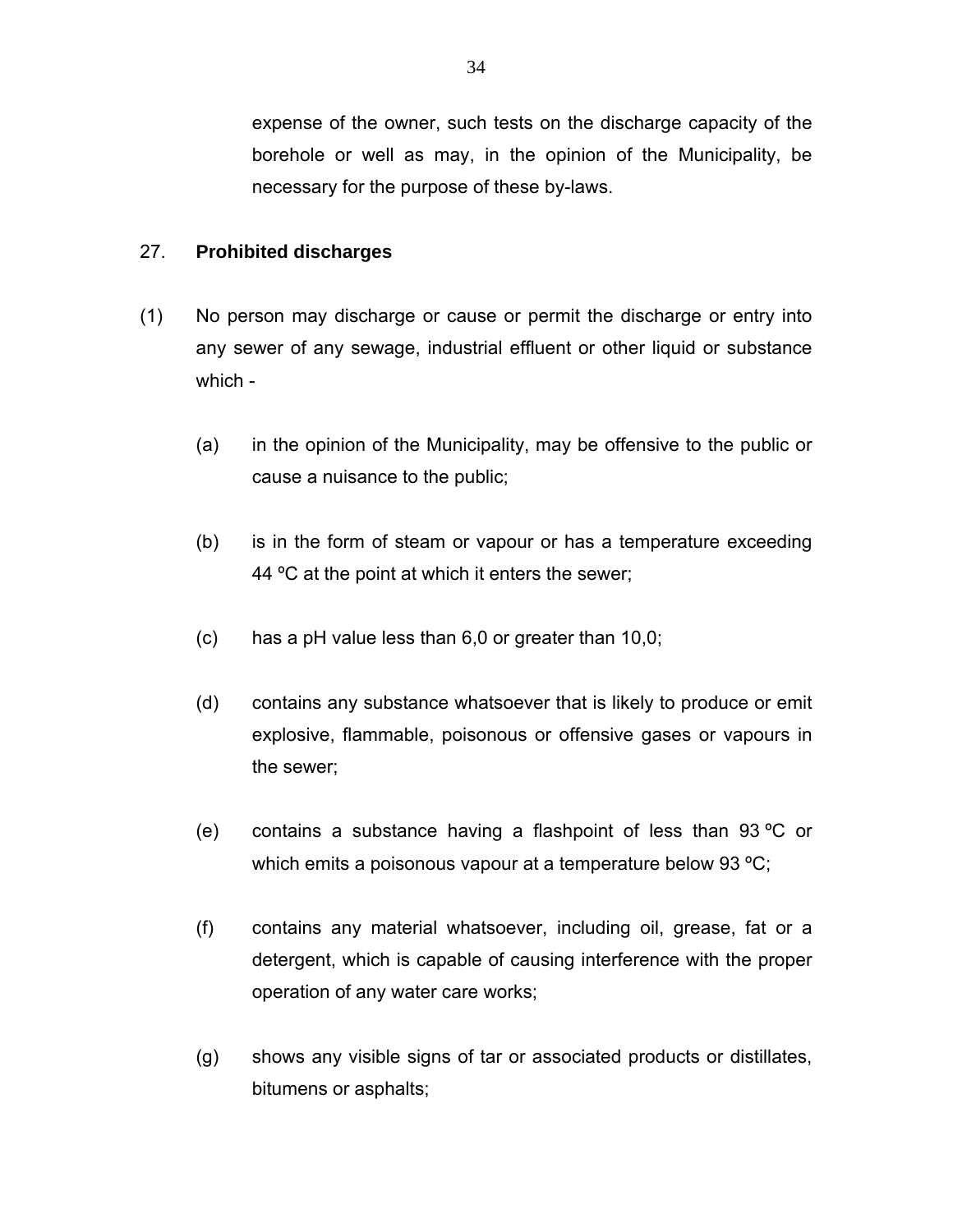- (h) contains a substance in such concentration as is likely in the final treated effluent from any water care works to produce an undesirable taste after chlorination or an undesirable odour or colour, or excessive foam;
- (i) contains any substance specified in Schedule II in such concentration as to exceed the limit of concentration specified in Schedule II, provided that -
	- (i) the Municipality may approve a greater limit of concentration for such period or on such conditions as it may specify on consideration of the effect of dilution in the sewer and of the effect of the substance on the sewer or on any sewage treatment process; and
	- (ii) the Municipality is satisfied that the discharge or entry of the substance into the sewer will not -
		- (aa) damage the sewer or any mechanical appliance, water care works or equipment;
		- (bb) prejudice the use of sewage for re-use; or
		- (cc) adversely affect any waters into which purified sewage effluent is discharged, or any land or crops irrigated with the sewage; and
- (j) contains any substance whatsoever which, in the opinion of the Municipality -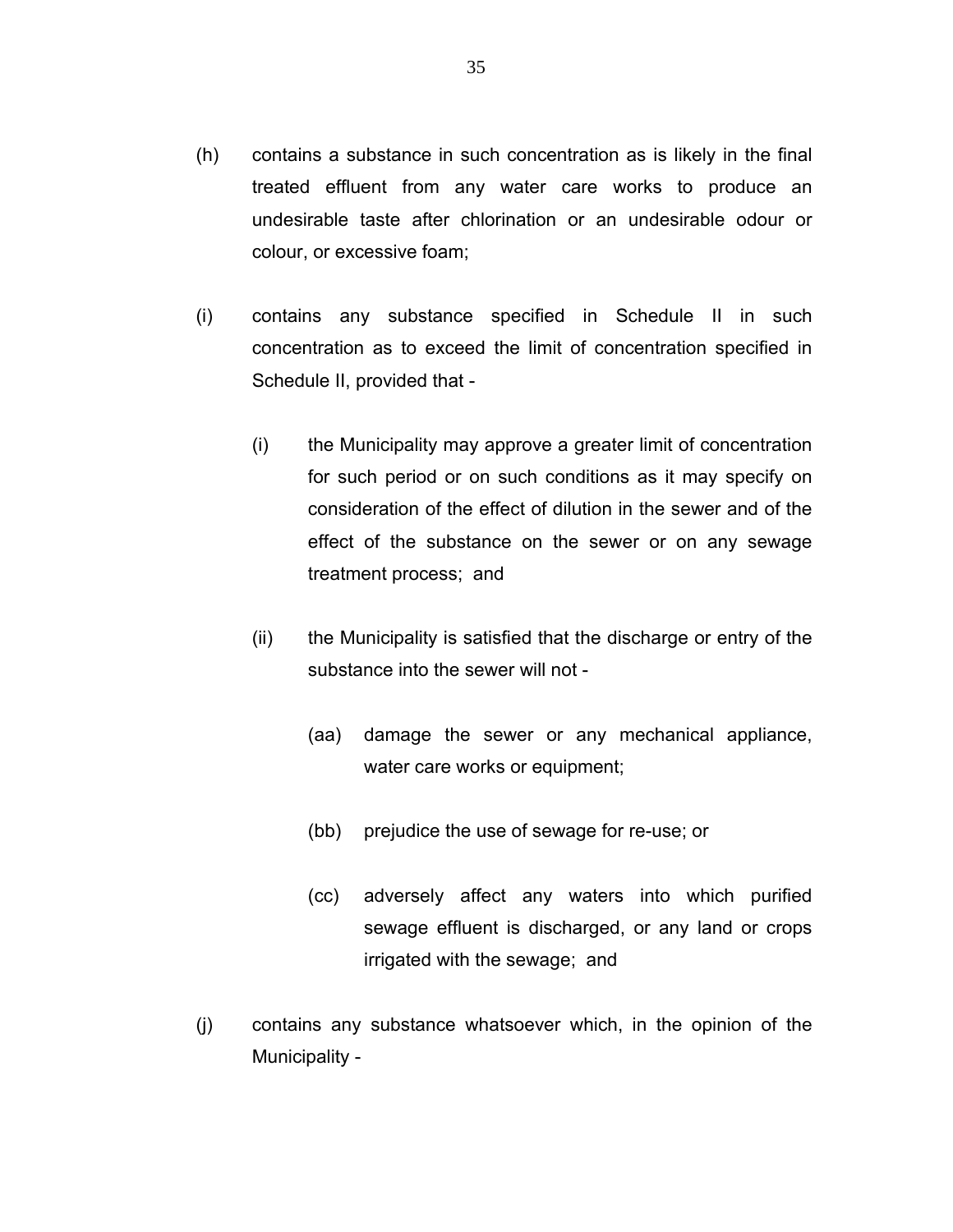- (i) is not amenable to treatment at any water care works, or which causes or may cause a breakdown or inhibition of the normal sewage treatment processes;
- (ii) is or may be amenable to treatment only to such degree as to prevent the final treated effluent from any water care works from satisfactorily complying in all respects with any requirement imposed in terms of the Water Act, 1956; or
- (iii) whether listed in Schedule II or not, either alone or in combination with other matter may -
	- (aa) generate or constitute a toxic substance detrimental to the health of persons employed at the water care works or persons entering the Municipality's sewers or manholes in the course of their duties;
	- (bb) be harmful to sewers, water care works or land used for the disposal of purified sewage effluent; or
	- (cc) adversely affect any of the processes whereby sewage is purified or purified sewage effluent is used.
- (2) (a) Any person who receives from an officer duly authorised thereto by the Municipality a written order instructing such person to stop the discharge into a sewer of any substance referred to in subsection (1) must immediately stop such discharge.
	- (b) Any person who contravenes the provisions of subsection (1) or who fails to comply with an order issued in terms of paragraph (a) is guilty of an offence.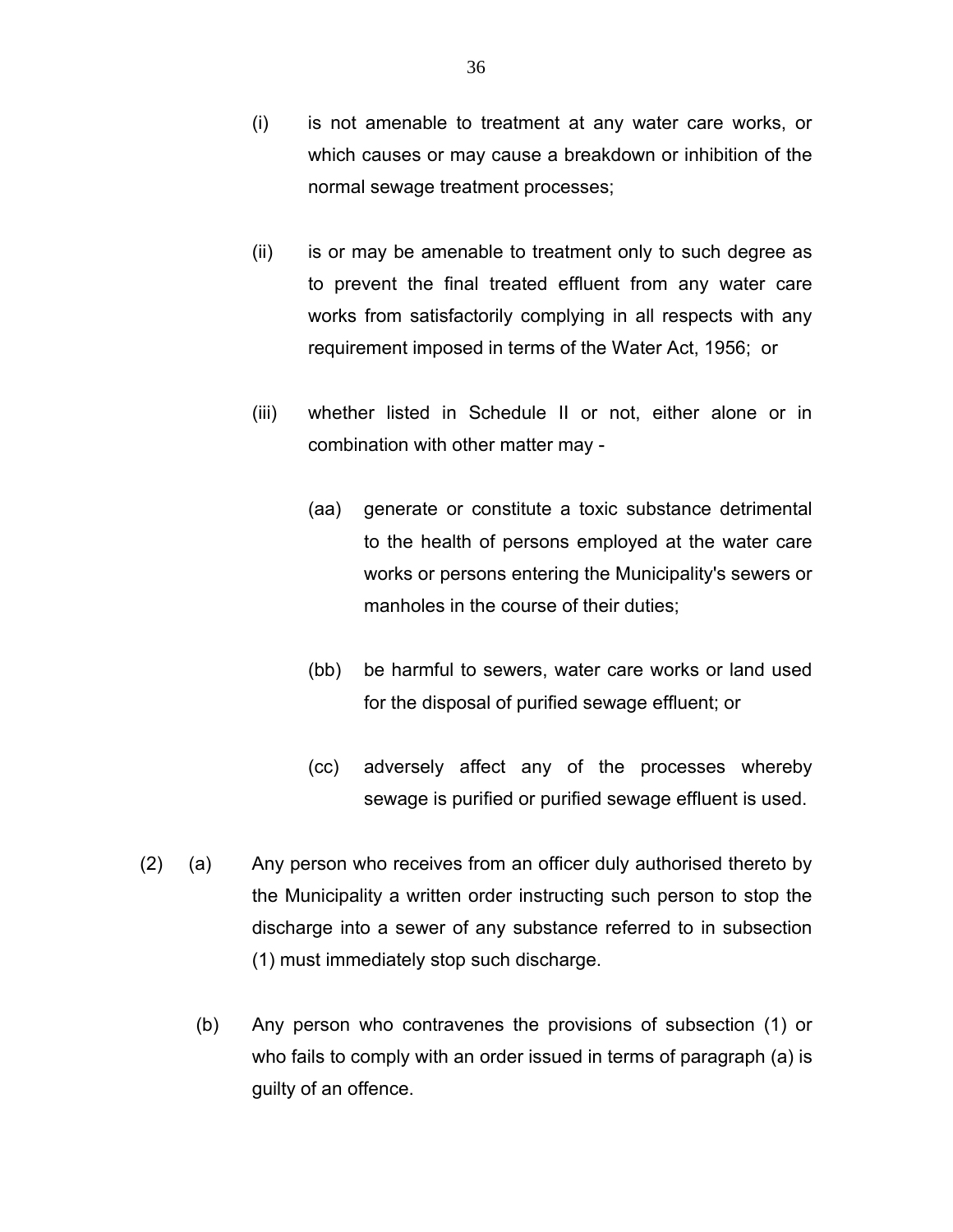(c) Notwithstanding the provisions of paragraph (b), if any person fails to comply with the terms of an order served on him or her in terms of paragraph (a) and if the discharge is likely, in the opinion of the Municipality, to cause damage to any sewer or mechanical or other appliance or to seriously prejudice the efficient operation of any water care works, the Municipality may, after further written notice, refuse to permit the discharge of any industrial effluent into the sewer until the industrial effluent complies in all respects with the Municipality's requirements as prescribed in terms of these by-laws. Any person who has been refused such permission to discharge industrial effluent into a sewer must immediately stop discharging industrial effluent and, if he or she fails to do so, the Municipality may prevent him or her from proceeding with the discharge.

#### **PART E**

#### **WATER**

#### 28. **Connection from main**

- (1) Any communication pipe that is intended for preventive or automatic use in the event of fire must be laid by the Municipality as far as the boundary of the consumer's property.
- (2) A communication pipe referred to in subsection (1) may be used only for fire extinguishing purposes.
- (3) No extraction (draw-off) of water of any kind may be made from the main, except an extraction (draw-off) in connection with any automatic sprinkler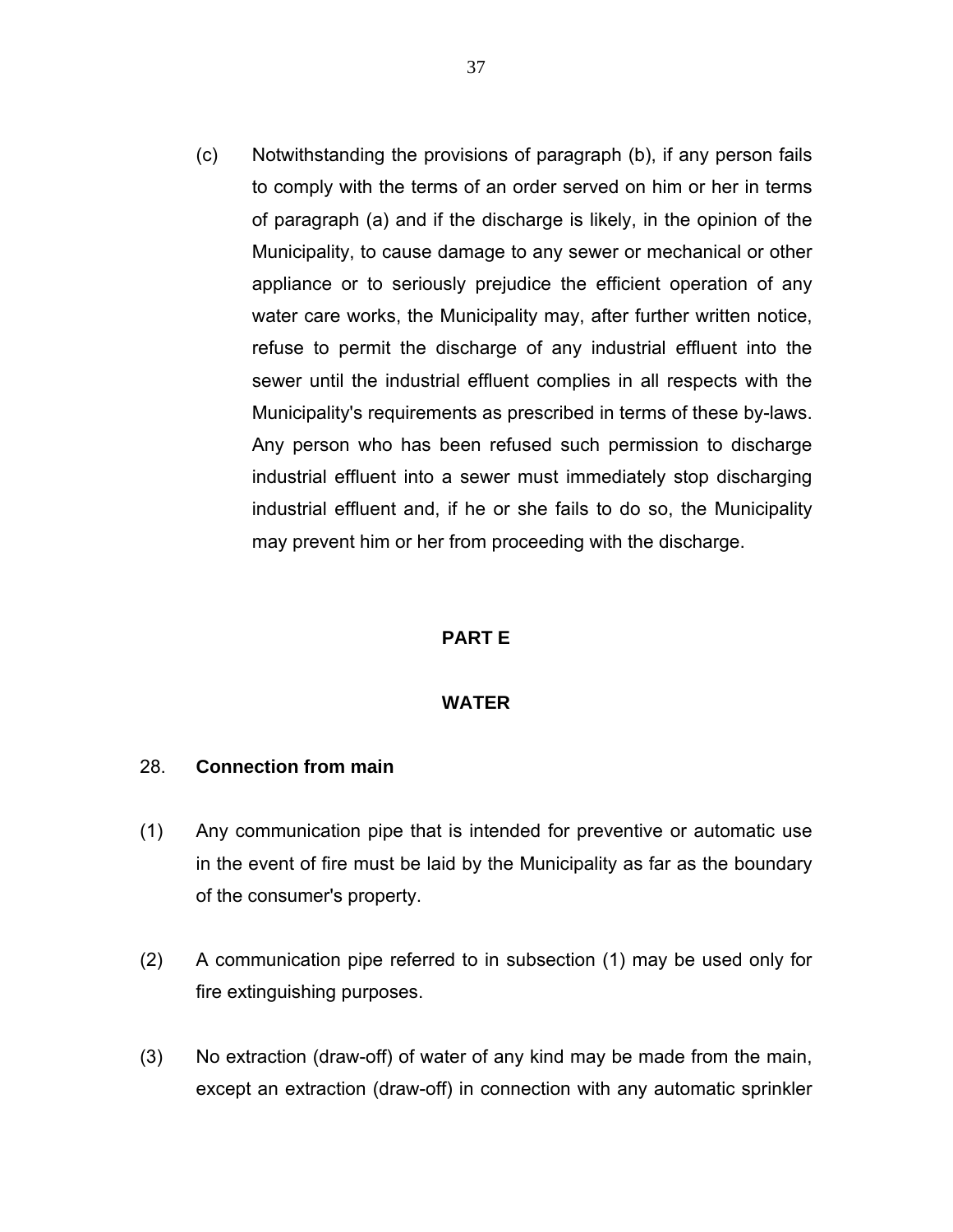and drencher, hydrant connection or any connection necessary for the pressure tank on the top of a building, which tank must be controlled by a suitable ball tap.

### 29. **Valves in communication pipes**

Every communication pipe must be fitted with a proper stop valve, which valve -

- (a) must be supplied by the Municipality at the expense of the consumer to whose premises the communication pipe leads;
- (b) must be installed between the consumer's premises and the main;
- (c) must be of the same diameter as the communication pipe; and
- (d) must be in such position as may be determined by the Municipality.

# 30. **Additions to fire extinguishing system**

 No further sprinkler may without the prior written consent of the Municipality be added or connected to any existing fire extinguishing system after such system has been connected to the main.

# 31. **Extension of fire extinguishing system to other premises**

No extension or connection may be made from the fire extinguishing system of one premises to any other premises. If any such extension or connection is made, the Municipality is entitled to enter on any premises and to take all steps necessary to disconnect the extension or connection at the cost of the person responsible for the extension or connection.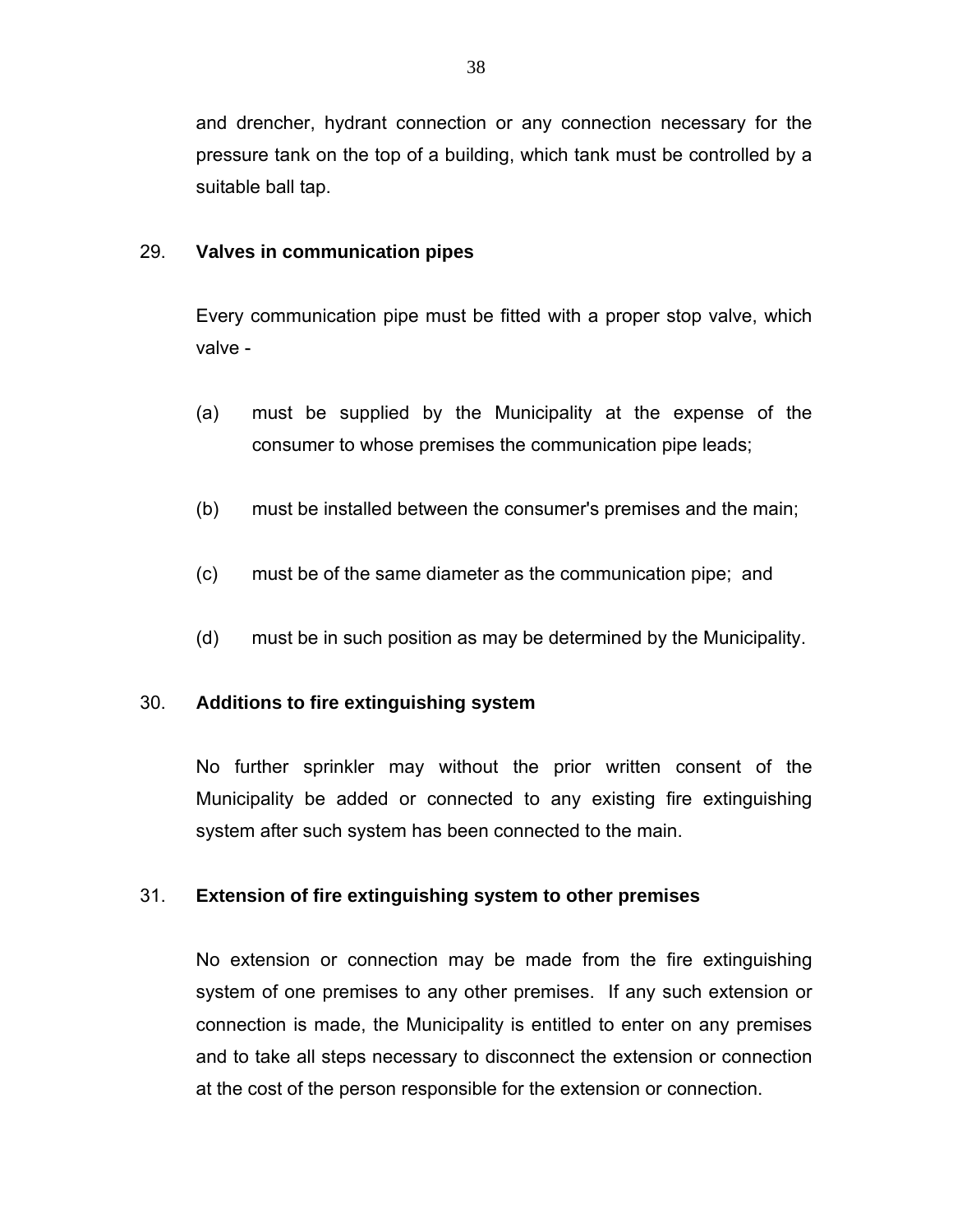## 32. **Inspection and approval of fire extinguishing services**

No supply of water may be made or given in respect of a fire extinguishing service until the fire extinguishing system has been inspected and the Municipality has certified in writing that -

- (a) such service is in accordance with these by-laws; and
- (b) the work in connection with the system has been carried out to the Municipality's satisfaction.

# 33. **Connections to be to the satisfaction of the Municipality**

 Any connection to a main in respect of a fire extinguishing service must be effected to the satisfaction of the Municipality, which is entitled to disconnect any fire extinguishing service at any time.

#### 34. **Installation of reflux valves**

 In any private installation where a fire pump connection is installed, a reflux valve to close off the supply from the Municipality's main when the fire pump connection is being used must be installed between the boundary of the premises and the fire pump connection.

#### 35. **Sprinkler systems**

(1) A sprinkler system may be installed in direct communication with a main, but the Municipality does not guarantee any specified pressure of water at any time.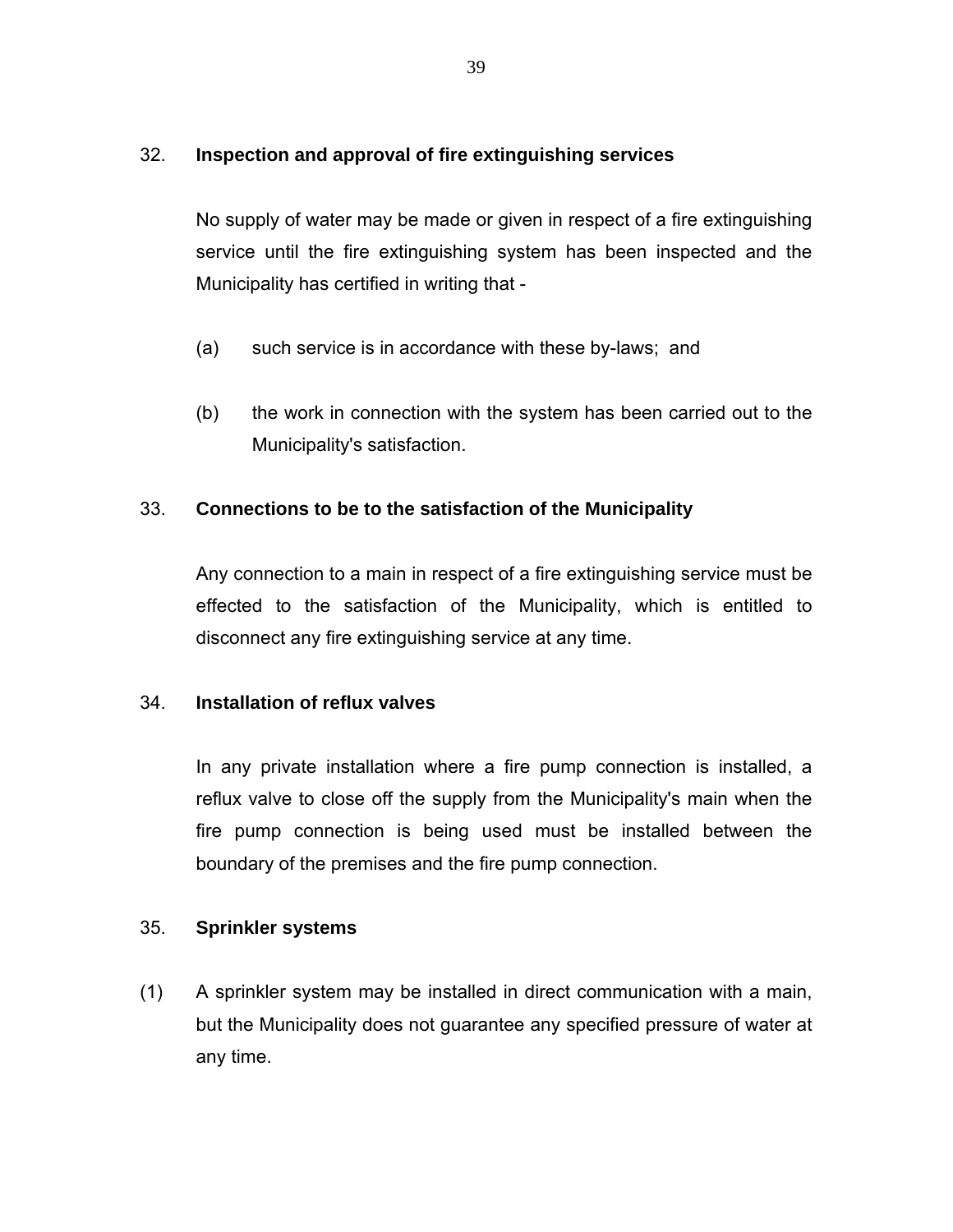(2) When an automatic sprinkler system on any premises has been installed and completed, the owner of the premises must advise the Municipality in writing within 14 days of the date of completion of the installation of such sprinkler system.

### 36. **Header tanks and duplicate supply from main**

 If a header tank is installed above ground level, the header tank must be provided with an overflow pipe which discharges in such a position as to be readily observable and which may not be led away by any down-pipe to any drain.

# **PART F**

# **NOTICES**

#### 37. **Notices**

- (1) Every notice, order or other document issued or served by the Municipality in terms of these by-laws is valid if signed by an officer of the Municipality who is duly authorised thereto.
- (2) Any notice, order or other document served on any person in terms of these by-laws must be served in the following manner:
	- (a) The notice, order or other document, or a true copy thereof, must be delivered personally to the person to whom it is addressed or must be delivered at his or her last-known residence or place of business; or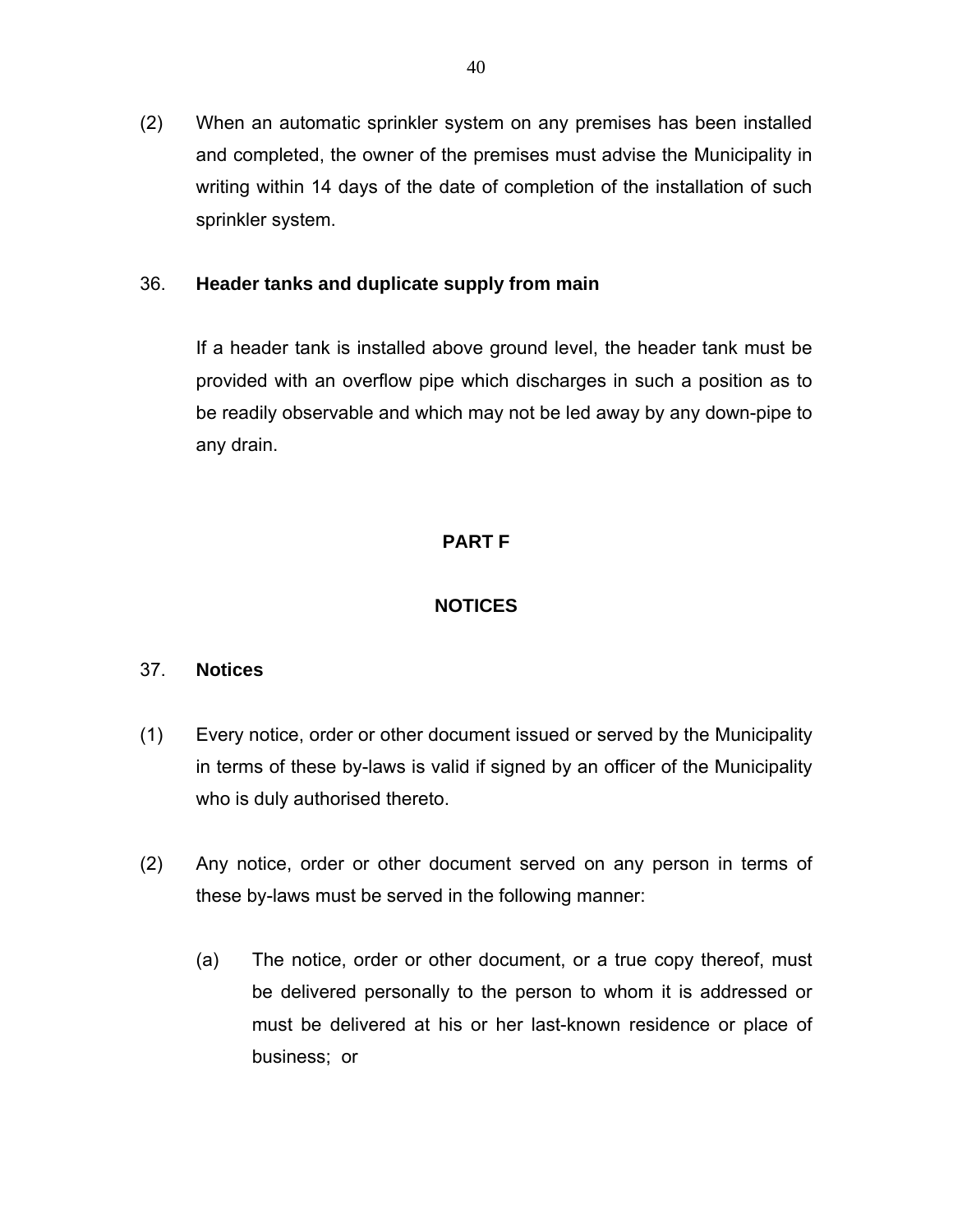- (b) the notice, order or other document, or a true copy thereof, must be posted to the person to whom it is addressed at his or her lastknown residence or place of business, in which case it will be deemed to have been served five days after it was posted.
- (3) In every notice, order or other document issued or served in terms of these by-laws, the premises to which the notice, order or document relates must be specified, but the person for whom it is intended may be referred to as "the owner" or "the occupier" if his or her name is not known.

## **PART G**

# **OFFENCES AND PENALTIES**

#### 38. **Offences and penalties**

- (1) Notwithstanding any provision of these by-laws in which an offence is explicitly specified, any person who contravenes or fails to comply with any provision of these by-laws commits an offence and is on conviction liable to a penalty not exceeding the fine and imprisonment prescribed in terms of section 105 of the Local Government Ordinance, 1939.
- (2) A person commits an offence if he or she fails in any way to comply with a notice which has been served on him or her by the Municipality and in which he or she is ordered to do or not to do something and, where such failure continues, he or she commits such offence each day or part of the day on which the failure continues and is, with regard to every offence, on conviction liable to a penalty not exceeding the fine and imprisonment prescribed in terms of section 105 of the Local Government Ordinance, 1939.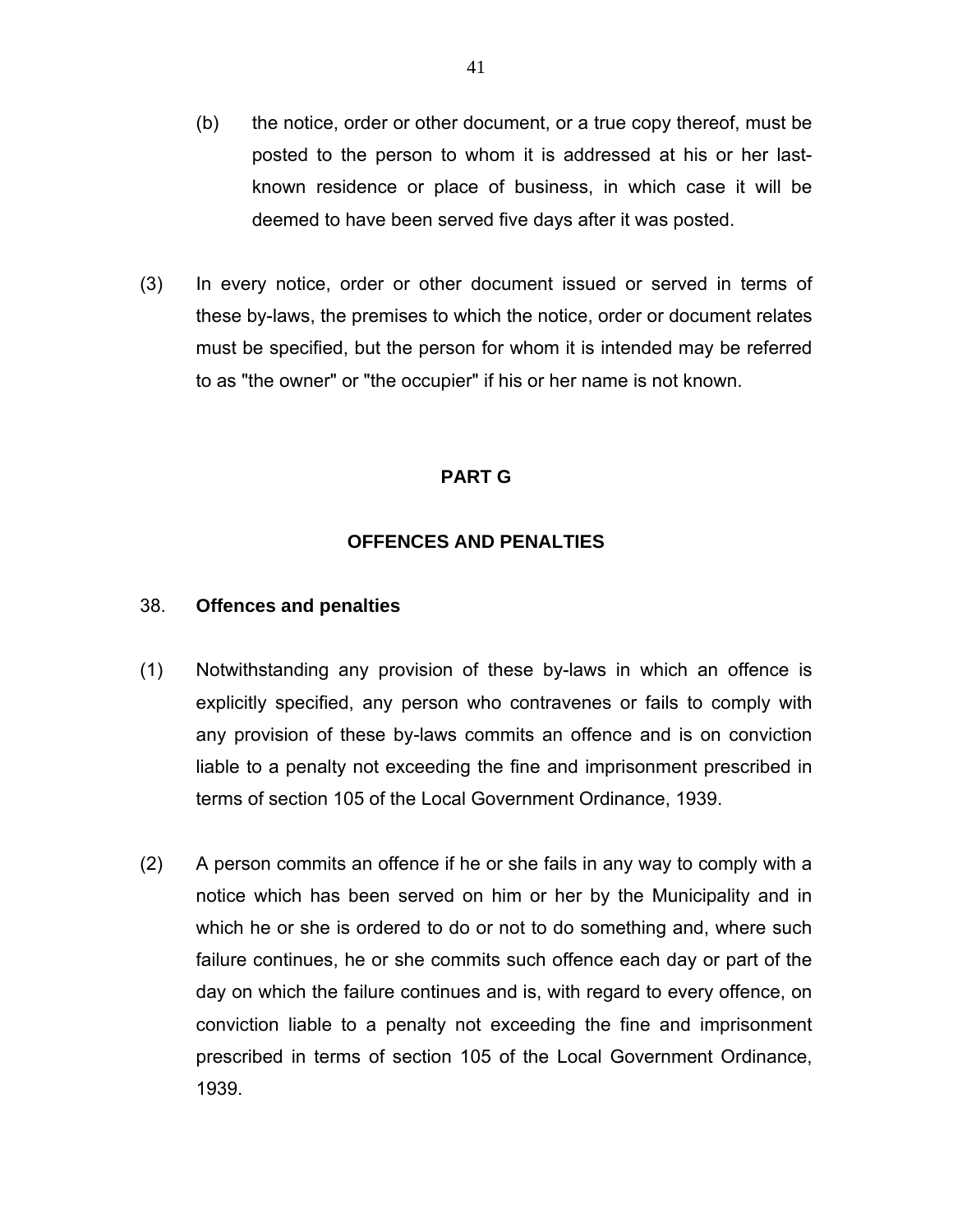## **SCHEDULE I**

## **CONDITIONS WITH WHICH ENCLOSURES MUST COMPLY**

#### 1. **Height restrictions**

- (1) Subject to the provisions of paragraph 3, no enclosure (except an enclosure on an erf zoned Industrial or Business) may exceed a height of 2,1 m, irrespective of the type of material from which the enclosure is made.
- (2) Subject to the provisions of subparagraph (1), barbed wire or similar wire or safety spikes may only be erected on an enclosure from a height of 1,75 m.

### 2. **Design and appearance**

- (1) An enclosure referred to in paragraph 1 must comply with the following conditions if the enclosure is visible from an adjacent street or public open space:
	- (a) All surfaces of the enclosure that are visible from an adjacent street or public open space must -
		- (i) be skilfully finished;
		- (ii) be of good quality material;
		- (iii) be without any defect; and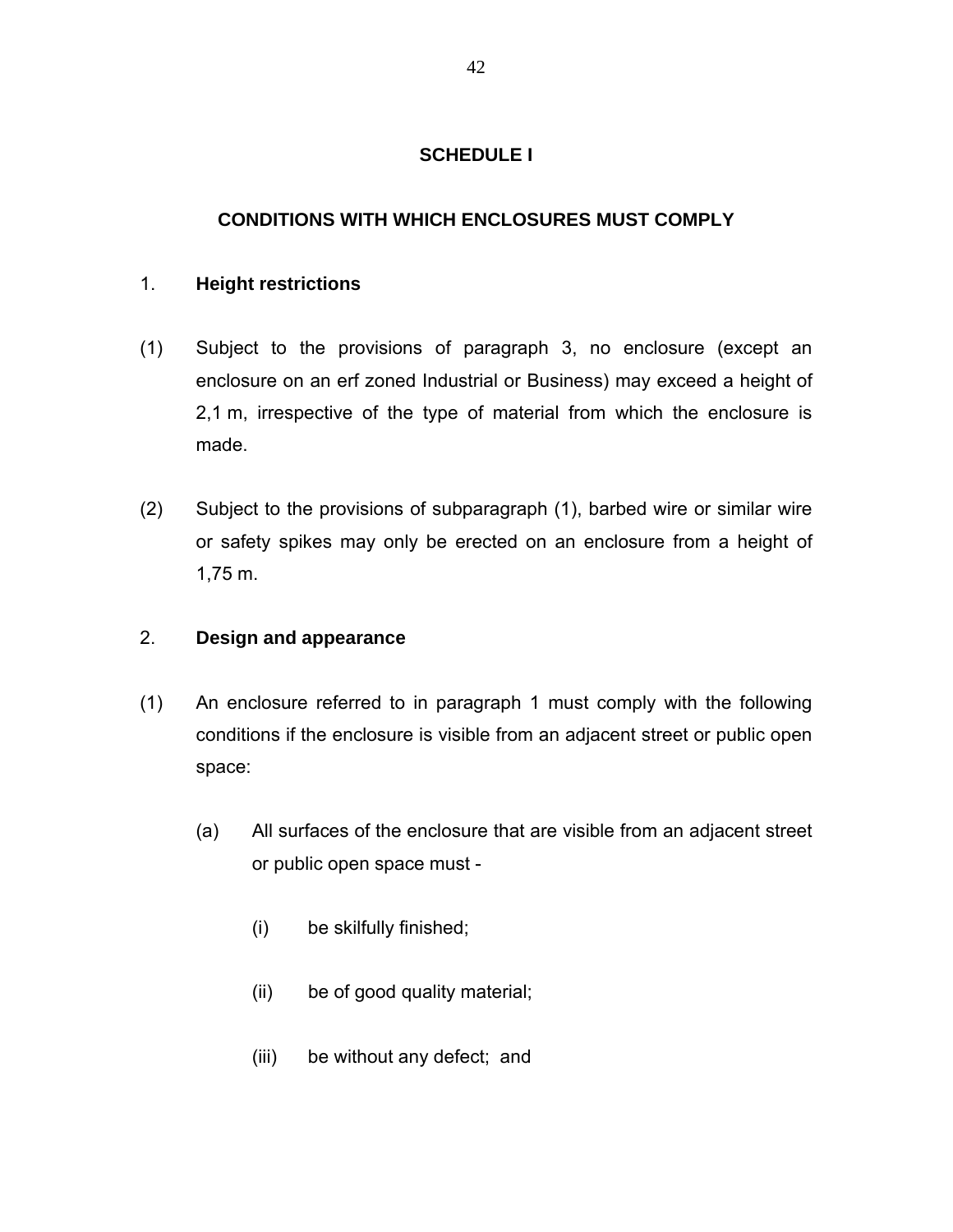- (iv) have an exposed or finished side.
- (b) All painted surfaces of the enclosure that are visible from an adjacent street or public open space must be white only or another colour approved by the Municipality.
- (c) If the enclosure is made of precast material, it must
	- (i) have a brick-pattern finish and be painted white; or
	- (ii) be of a finish or colour approved by the Municipality.
- (d) If wood forms part of the enclosure, the wood must be thoroughly treated with a wood-preserving agent.
- (2) An enclosure referred to in paragraph 1 must comply with the following conditions if the enclosure is visible from any adjacent erf:
	- (a) All surfaces of the enclosure that front on an adjacent erf must
		- (i) be skilfully finished;
		- (ii) be of good quality material;
		- (iii) be without any defect; and
		- (iv) be maintenance-free.
	- (b) If applicable, the struts, posts or columns of the enclosure must show on the sides of the enclosure that face the piece of land being enclosed by the enclosure.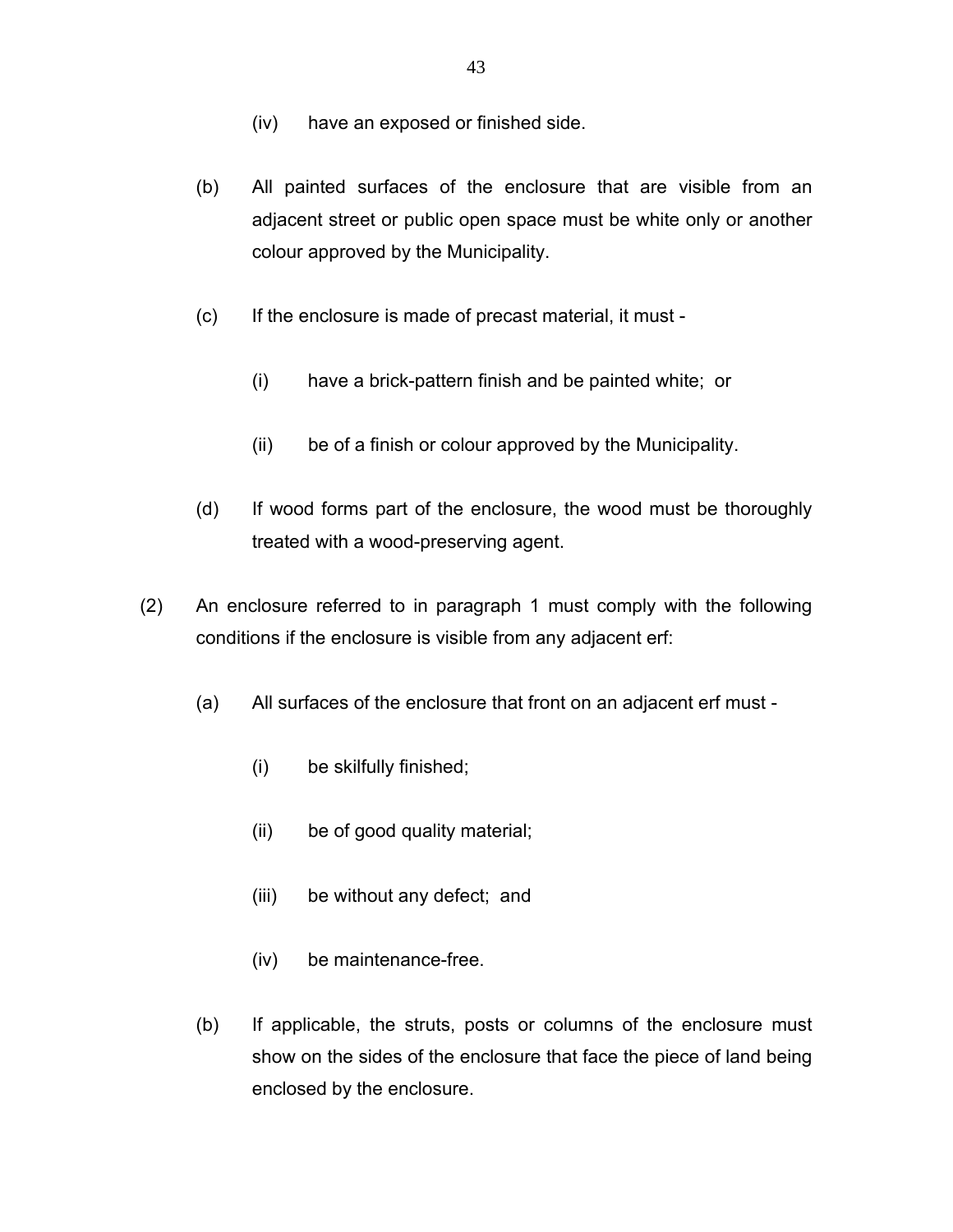(c) If wood forms part of the enclosure, the wood must be thoroughly treated with a wood-preserving agent.

#### 3. **General**

Notwithstanding the provisions of paragraphs 1 and 2 -

- (a) the Municipality may agree to the exceeding of the maximum height of an enclosure stipulated in paragraph 1;
- (b) an enclosure referred to in paragraph 1 must, if the Municipality so requires, be splayed or lowered to a height of 1 m within a distance of 4,5 m from any street boundary or boundary of a public open space;
- (c) the barbed wire or similar wire or safety spikes of an enclosure in any area (Industrial-zoned erven excluded) may not be visible from any street, public open space or adjacent erf;
- (d) the maintenance of an enclosure must be done properly to ensure at all times a good appearance, of which the Municipality is the sole judge; and
- (e) the height of any enclosure must, for the purpose of this schedule, be measured from natural ground level.

#### **SCHEDULE II**

## **LIMITS OF CONCENTRATION OF CERTAIN SUBSTANCES**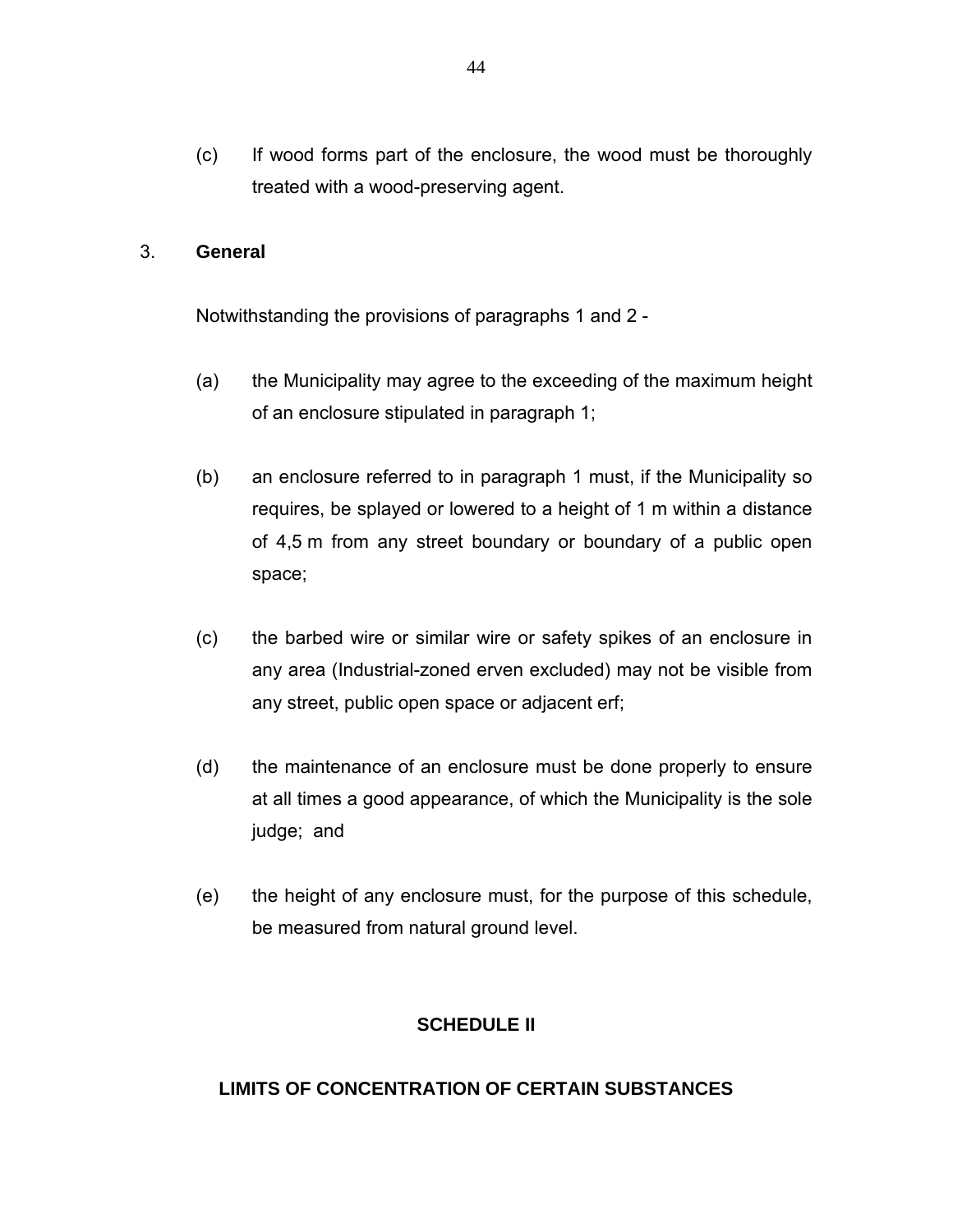- 1. Subject to the provisions of section 27(1), the limits of concentration of certain substances in sewage are as follows, provided that the Municipality reserves the right to limit the total mass of any substance or impurity discharged per 24 hours into a sewer from any premises:
	- (1) The limits of pH and electrical conductivity of sewage are as follows:
		- (a) PH: within the range of 6,0 to 10,0; and
		- (b) electrical conductivity: not greater than 300 m/Sm at 20 ºC.
	- (2) The maximum permissible concentrations of pollution in sewage, expressed in milligrams per litre (mg/ℓ), are as follows:
		- (a) GENERAL
			- (i) Permanganate value (PV): 1 400 mg/ℓ;
			- (ii) caustic alkalinity (expressed as CaCOз): 2 000 mg/ℓ;
			- (iii) substances in suspension (including fat, oil, grease, waxes and like substances): 2 000 mg/ℓ;
			- (iv) substances soluble in petroleum ether: 500 mg/ℓ;
			- (v) sulphides, hydrosulphides and polysulphides (expressed as S): 50 mg/ℓ;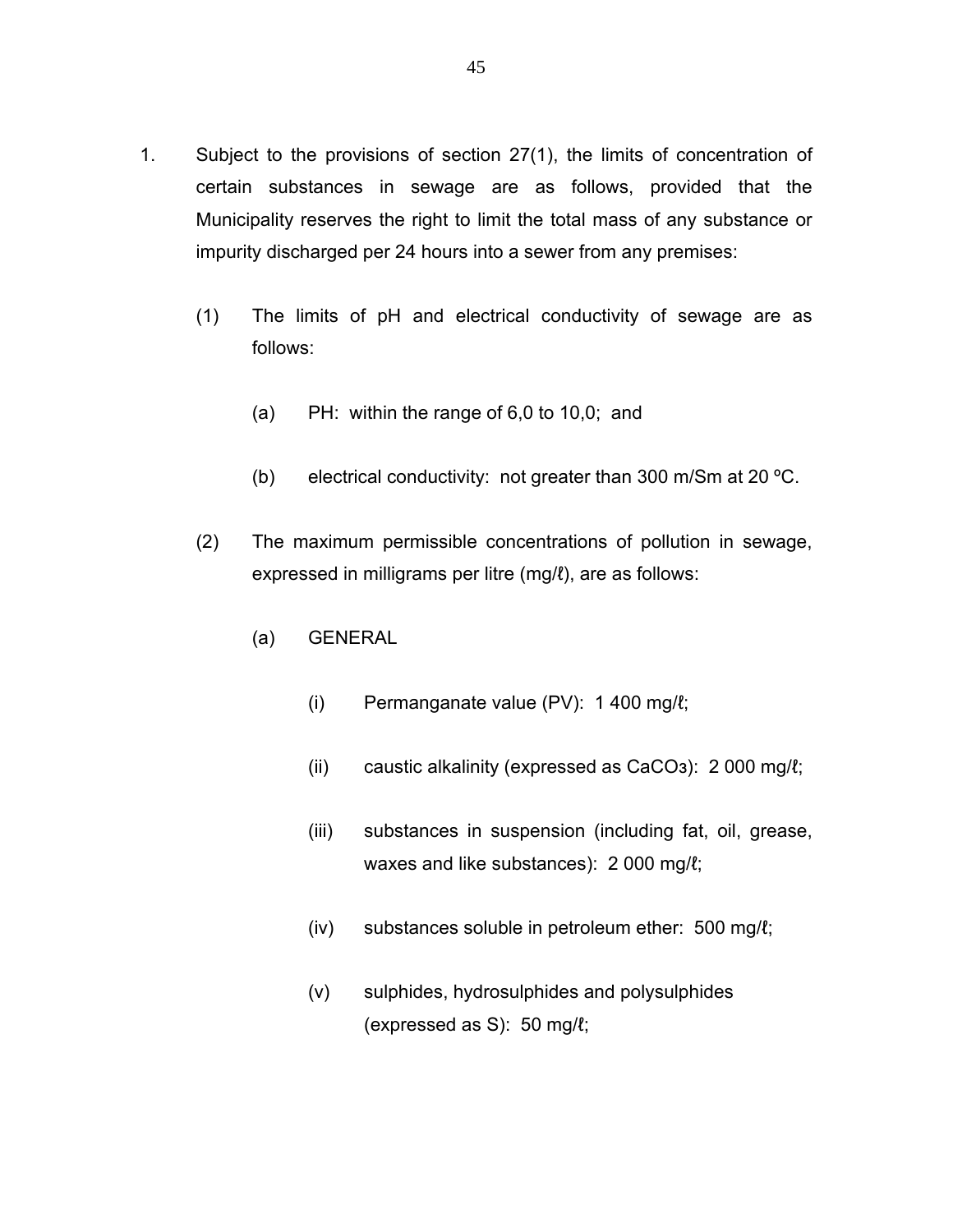- (vi) substances from which hydrogen cyanide can be liberated in a drainage installation, sewer or water care works (expressed as HCN): 20 mg/ℓ;
- (vii) formaldehyde (expressed as  $CH<sub>2</sub>O$ ): 50 mg/ $\ell$ ;
- (viii) phenolic compounds: 1,0 mg/ℓ;
- (ix) non-organic solids in suspension: 100 mg/ℓ;
- (x) chemical oxygen demand (COD): 5 000 mg/ℓ;
- (xi) all sugars and/or starches (expressed as glucose): 1 500 mg/ℓ;
- (xii) available chlorine (expressed as CI): 100 mg/ℓ;
- (xiii) sulphates and sulphites (expressed as  $SO_4$ ): 1 800 mg/ℓ;
- (xiv) fluorine-containing compounds (expressed as F): 5 mg/ℓ;
- (xv) anionic surface activators: 500 mg/ℓ; and
- (xvi) orthophosphates (expressed as P): 10 mg/ℓ.
- (b) METALS
	- (i) Group 1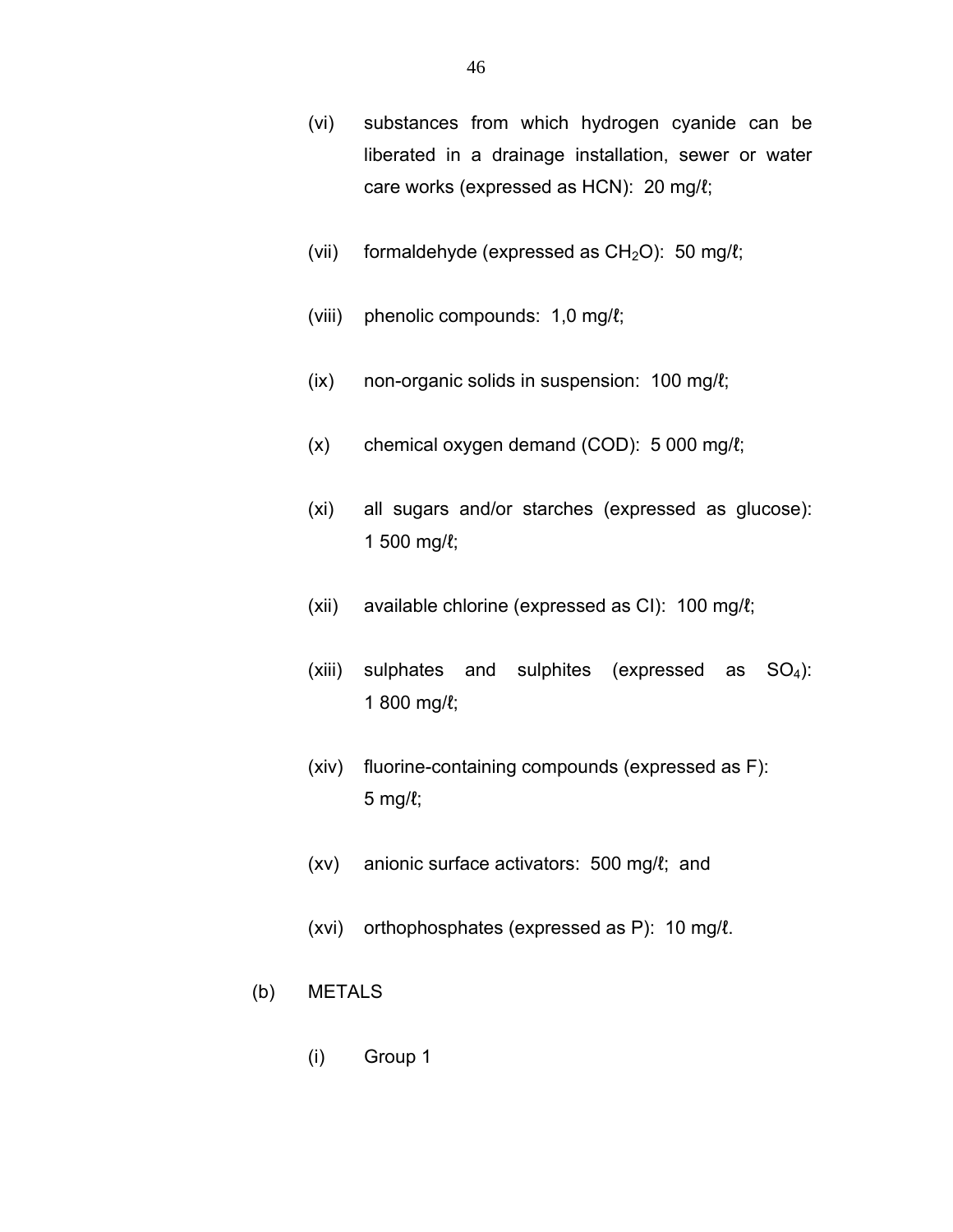The total collective concentration of the following metals (which constitute Group 1) in any sample of effluent may not exceed 20 mg/l, nor may the concentration of any individual metal in any sample exceed 5 mg/l:

- (aa) Chromium (expressed as Cr);
- (bb) copper (expressed as Cu);
- (cc) nickel (expressed as Ni);
- (dd) zinc (expressed as Zn);
- (ee) silver (expressed as Ag);
- (ff) cobalt (expressed as Co);
- (gg) cadmium (expressed as Cd); and
- (hh) manganese (expressed as Mn).
- (ii) Group 2

The total collective concentration of the following metals (which constitute Group 2) in any sample of effluent may not exceed 50 mg/l, nor may the concentration of any individual metal in any sample exceed 20 mg/ $\ell$ :

(aa) Lead (expressed as Pb);